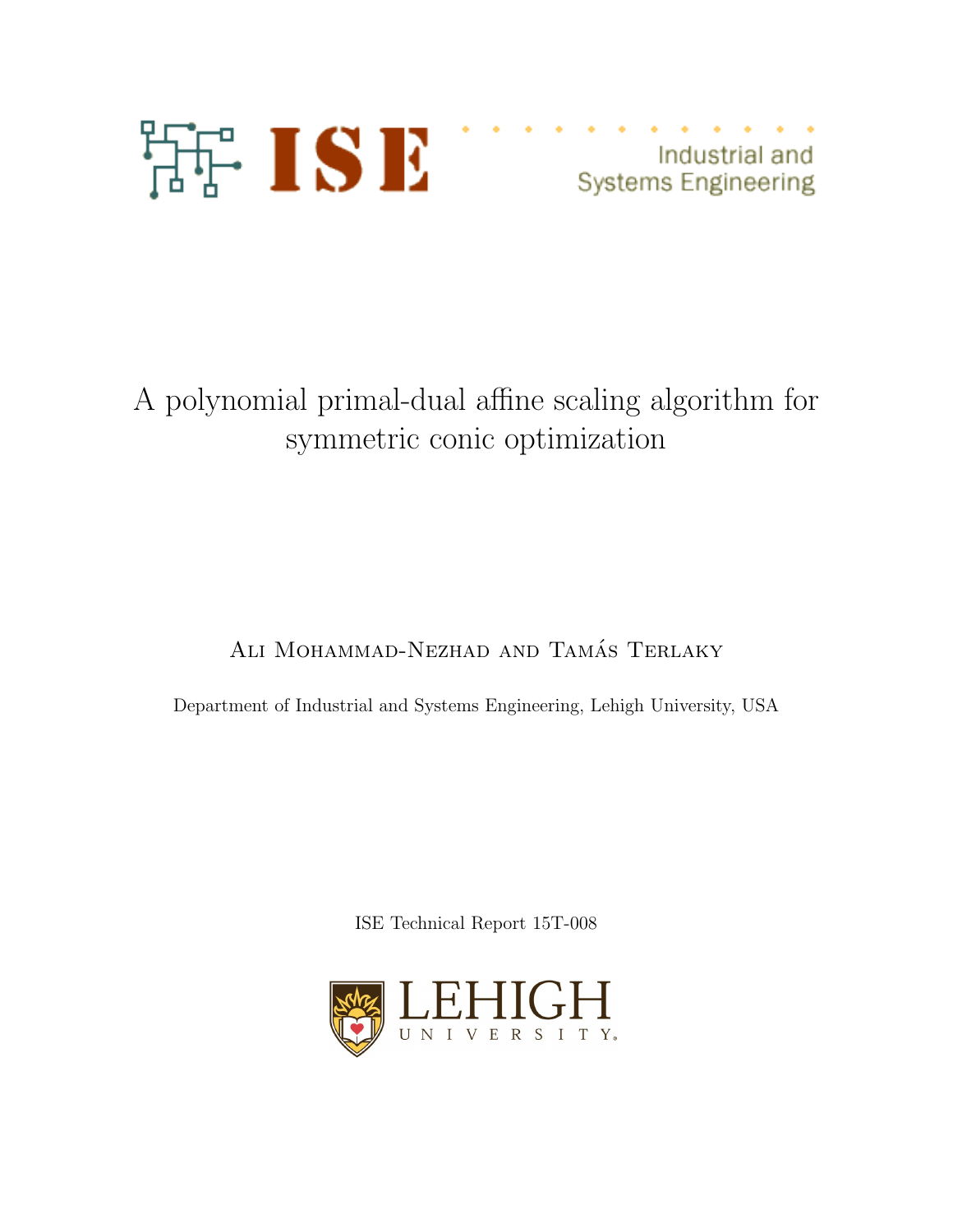## A polynomial primal-dual affine scaling algorithm for symmetric conic optimization

ALI MOHAMMAD-NEZHAD<sup>1</sup> AND TAMÁS TERLAKY<sup>1</sup>

<sup>1</sup>Department of Industrial and Systems Engineering, Lehigh University, USA

September 21, 2015

#### Abstract

The primal-dual Dikin-type affine scaling method was originally proposed for linear optimization and then extended to semidefinite optimization. Here, the method is generalized to symmetric conic optimization using the notion of Euclidean Jordan algebras. The method starts with an interior feasible but not necessarily centered primal-dual solution, and it features both centering and reducing the duality gap simultaneously. The method's iteration complexity bound is analogous to the semidefinite optimization case. Numerical experiments demonstrate that the method is viable and robust when compared to SeDuMi.

## 1 Introduction

Following the generalization of interior point methods (IPMs) to convex optimization, conic optimization, as a special case, has received special attention. A conic optimization problem minimizes a linear objective function over a pointed closed convex cone intersected with affine constraints. From an algebraic point of view, linear optimization (LO), second-order conic optimization (SOCO), and semidefinite optimization (SDO) are considered as special cases of conic optimization.

Let  $\mathcal{K} \subset \mathcal{J}$  be a closed pointed convex cone and  $\mathcal{K}_+$  be the interior of  $\mathcal{K}$ , where  $\mathcal{J}$  is a vector space over the field of real numbers, see Definition [A.1.](#page-13-0) Then, the *dual* cone of  $K$  is defined as

$$
\mathcal{K}^* = \{ s : \langle x, s \rangle \ge 0, \text{ for all } x \in \mathcal{K} \},
$$

where  $\langle x, s \rangle$  stands for an inner product of x and s defined over J. Cone K is called self-dual if  $K = K^*$ . Further, K is referred to as a *homogeneous* cone if for every  $x, s \in \mathcal{K}_+$ , there exists an invertible linear map A so that  $A(x) = s$  and  $A(\mathcal{K}) = \mathcal{K}$ . The cone K is symmetric if it is both self-dual and homogeneous, see [\[23\]](#page-13-1) for further details.

When symmetric cones are used in a conic optimization problem, then the conic linear optimization problem reduces to a symmetric conic optimization (SCO) problem. Mathematically speaking, the primal and dual problems of SCO are represented as follows

$$
\begin{aligned} (P) \quad & \min\{\langle c, x \rangle : \langle a_i, x \rangle = b_i, \ i = 1, \dots, m, \ x \in \mathcal{K}\}, \\ (D) \quad & \max\{b^T y : \sum_{i=1}^m y_i a_i + s = c, \ s \in \mathcal{K}, \ y \in \mathbb{R}^m\}, \end{aligned}
$$

where  $b \in \mathbb{R}^m$ , and  $c, a_i \in \mathcal{J}$  for  $i = 1, ..., m$ . Note that  $\mathcal{K} = \mathcal{K}^*$  by the definition of a symmetric cone. The constraint  $x \in \mathcal{K}$   $(s \in \mathcal{K})$  is also denoted by  $0 \preceq_{\mathcal{K}} x$   $(0 \preceq_{\mathcal{K}} s)$ .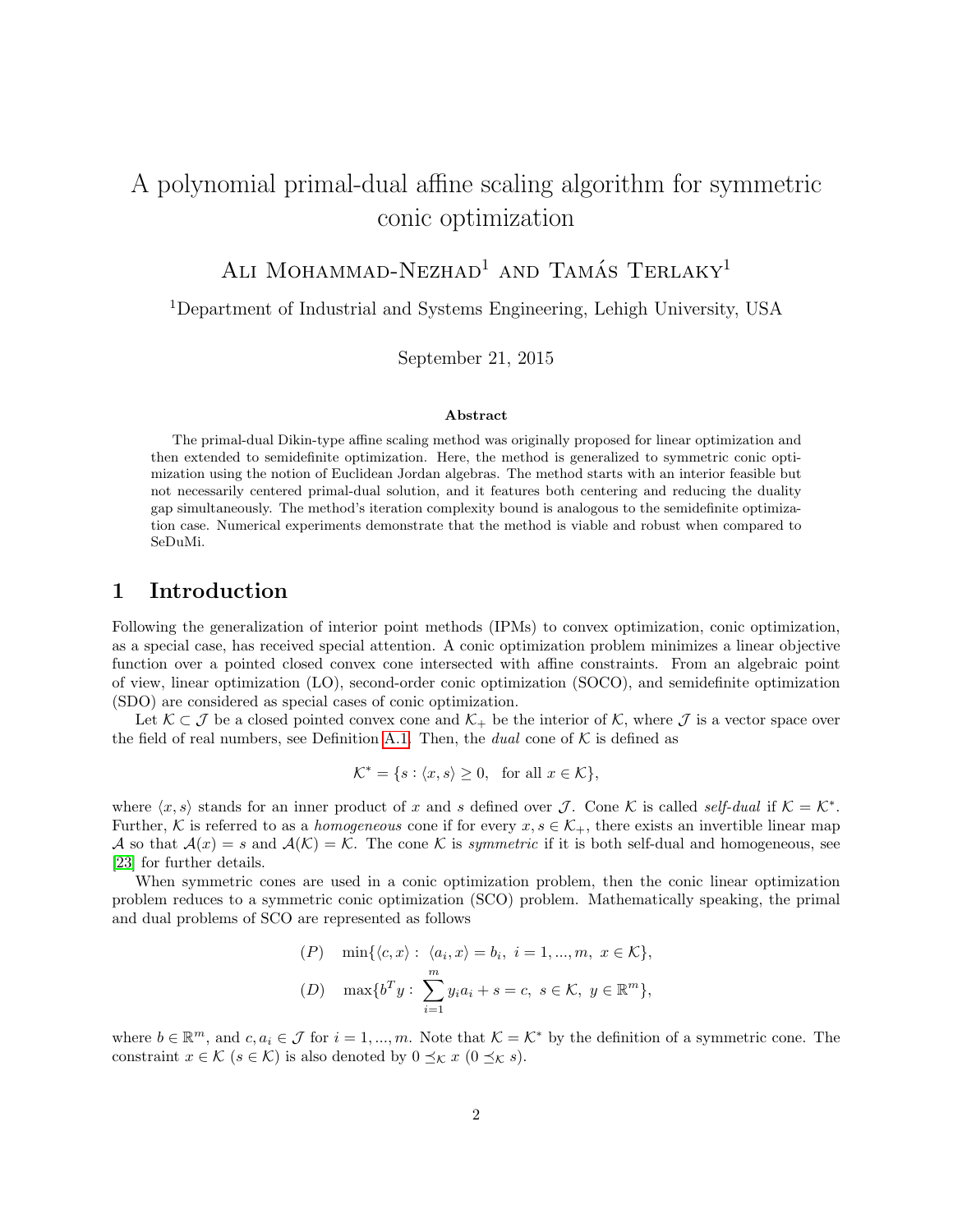In recent years, IPMs have been effectively tailored to solve SCO problems. The first idea of IPMs goes back to the work of Frisch [\[7\]](#page-12-0) who suggested using logarithmic barrier functions in LO. Then, IPMs were extensively studied for nonlinear optimization in the 1960's by Fiacco and McCormic [\[6\]](#page-12-1). Karmarkar revived the interest in IPMs by his polynomial-time algorithm for LO [\[11\]](#page-12-2). Later, Nesterov and Nemirovskii [\[15\]](#page-12-3) proved that the theoretical efficiency of IPMs is maintained when a so-called self-scaled cone (which is identical to a symmetric cone [\[9\]](#page-12-4)) replaces the nonnegative orthant.

The study of primal-dual IPMs for SCO problems was introduced by Nesterov and Todd [\[16,](#page-12-5) [17\]](#page-12-6) for LO problems over self-scaled cones. Faybusovich [\[4,](#page-12-7) [5\]](#page-12-8) invoked Euclidean Jordan algebras to analyze a variety of search directions for SCO. Sturm [\[24\]](#page-13-2) established the underlying theory of his SeDuMi software in the context of Euclidean Jordan algebras. Schmieta [\[20\]](#page-12-9) and Schmieta and Alizadeh [\[21,](#page-12-10) [22,](#page-12-11) [23\]](#page-13-1) used the Euclidean Jordan algberaic framework to extend the analysis of the Monteiro-Zhang family [\[25\]](#page-13-3) to all symmetric cones. Rangarajan [\[19\]](#page-12-12) and Gu et al. [\[8\]](#page-12-13) applied the Euclidean Jordan algebras in their analysis of infeasible IPMs.

Dikin's affine scaling method is originally a primal (or dual) method, where each step aims for minimizing the objective function over an ellipsoid inscribed in the primal feasible region. The notion of affine scaling methods were extended to the primal-dual space by Monteiro et al. [\[14\]](#page-12-14) with worst-case iteration complexity  $\mathcal{O}(nL^2)$ . In 1996, Jansen et al. [\[10\]](#page-12-15) derived a primal-dual Dikin-type affine scaling method which at each iteration minimizes the duality gap over the so-called Dikin ellipsoid in the primal-dual space. This method not only has an improved  $\mathcal{O}(nL)$  polynomial complexity but it also features both centering and reduction of the duality gap in contrast to the method of Monteiro et al. [\[14\]](#page-12-14). De Klerk et al. [\[12\]](#page-12-16) generalized the methods of Monteiro et al. [\[14\]](#page-12-14) and Jansen et al. [\[10\]](#page-12-15) to SDO. Nevertheless, the extension of affine scaling methods from LO to SCO is not as straightforward as from LO to SDO, because SCO relies on a rather different algebra.

In this paper, we generalize the primal-dual Dikin-type affine scaling method of Jansen et al. [\[10\]](#page-12-15) and de Klerk et al. [\[12\]](#page-12-16) to SCO. For the sake of brevity, this method is referred to as Dikin-type algorithm from this point on. The Dikin-type algorithm has an  $\mathcal{O}(\tau rL)$  iteration complexity, where r denotes the order of the symmetric cone, see Theorem [A.1,](#page-14-0) and  $\tau$  stands for the measure of proximity, see Section [3.3.](#page-5-0) The rest of this paper is organized as follows. Section [2](#page-2-0) gives a concise review of the notion of the central path in SCO. Section [3](#page-4-0) elaborates on the Dikin-type algorithm for SCO. Section [4](#page-6-0) presents the complexity analysis of the Dikin-type algorithm for SCO problems, and Section [5](#page-9-0) provides numerical results for some SOCO test instances.

## <span id="page-2-0"></span>2 The central path for SCO

The primal (dual) problem has a strictly feasible solution if there exists  $\tilde{x}(\tilde{s})$  belonging to the interior of K. denoted by  $0 \prec_{\mathcal{K}} x$  ( $0 \prec_{\mathcal{K}} s$ ) which satisfies the primal (dual) constraints. By Theorem 2.4.1 in [\[2\]](#page-11-0), strong duality holds, and the primal and dual problems are solvable if both (P) and (D) contain strictly feasible solutions. Hence, we assume with no loss of generality that the interior point condition holds. Let

<span id="page-2-1"></span>
$$
Ax = \begin{pmatrix} \langle a_1, x \rangle \\ \vdots \\ \langle a_m, x \rangle \end{pmatrix},
$$

where Ax is assumed to be a surjective linear map. We define  $x \circ s$  as a bilinear map, which is characterized by a symmetric matrix  $L(x)$ , see Definition [A.1,](#page-13-0) as given below

$$
x \circ s = L(x)s.
$$

Then, it turns out that  $(x, y, s)$  is an optimal solution to the primal and dual problems (P) and (D) if and only if it satisfies [\[1,](#page-11-1) [4\]](#page-12-7)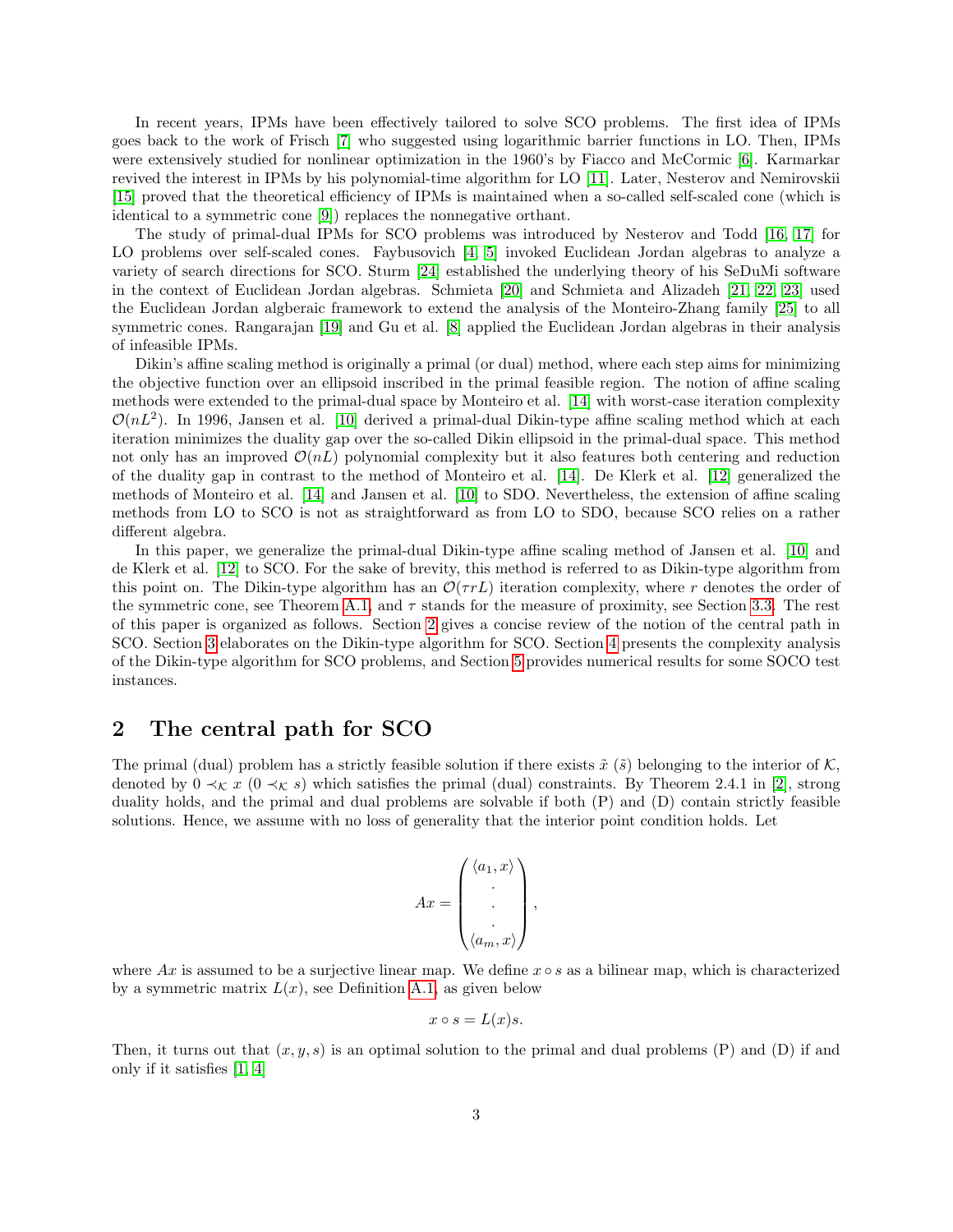$$
Ax = b, \quad 0 \leq x, ATy + s = c, \quad 0 \leq x, x \circ s = 0,
$$
 (1)

where  $x \circ s = 0$  runs through the complementarity condition.

Essentially, primal-dual path-following IPMs deal with a relaxation of [\(1\)](#page-2-1) by replacing the complementary condition by  $x \circ s = \mu e$  with  $\mu > 0$  as given below

<span id="page-3-0"></span>
$$
Ax = b, \quad 0 \prec_{\mathcal{K}} x,
$$
  

$$
A^T y + s = c, \quad 0 \prec_{\mathcal{K}} s,
$$
  

$$
x \circ s = \mu e,
$$
 (2)

where e denotes the identity element, see the begining part of the Appendix. Assuming that the interior point condition holds, and A is surjective, for all  $\mu > 0$  this system of equations has a unique solution  $(x(\mu), y(\mu), s(\mu))$ , which is called the  $\mu$ -center of (P) and (D). The trajectory of the  $\mu$ -centers is known as the central path of the primal and dual problems  $[4]$ . Notice that at the  $\mu$ -center, we have

<span id="page-3-1"></span>
$$
\langle x(\mu), s(\mu) \rangle = \text{tr}(x(\mu) \circ s(\mu)) = \text{tr}(\mu e) = r\mu,
$$

where r denotes the order of the symmetric cone  $\mathcal{K}$ , see Theorem [A.1.](#page-14-0) Applying the Newton method to the system [\(2\)](#page-3-0) leads to

$$
A\Delta x = 0,
$$
  
\n
$$
A^T \Delta y + \Delta s = 0,
$$
  
\n
$$
x \circ \Delta s + s \circ \Delta x = \mu e - x \circ s.
$$
\n(3)

Note that even if  $0 \prec_{\mathcal{K}} x$  and  $0 \prec_{\mathcal{K}} s$ , the system [\(3\)](#page-3-1) is not necessarily well-defined. For instance, the coefficient matrix in SOCO case might be singular [\[18\]](#page-12-17). An effective way to get around this problem is to scale  $(P)$  and  $(D)$  to project x and s on the same point. This is known as the NT scaling scheme [\[16\]](#page-12-5) which is as follows. For strictly feasible solutions x and s, there exists a unique  $0 \prec_{\mathcal{K}} w$  so that [\[5\]](#page-12-8)

<span id="page-3-5"></span>
$$
v = P(w)^{-\frac{1}{2}}x = P(w)^{\frac{1}{2}}s,
$$
\n(4)

where  $P(w) = 2L(w^2) - L(w)^2$  is called the quadratic representation of w, see the begining part of the Appendix, and  $w$  itself is defined as

<span id="page-3-2"></span>
$$
w = \left[ P(s^{-\frac{1}{2}}) (P(s^{\frac{1}{2}}) x)^{\frac{1}{2}} \right]^{-\frac{1}{2}} = \left[ P(x^{\frac{1}{2}}) (P(x^{\frac{1}{2}}) s)^{-\frac{1}{2}} \right]^{-\frac{1}{2}}.
$$
\n
$$
(5)
$$

It follows from Eq.[\(5\)](#page-3-2) and Lemma [A.5](#page-15-0) that  $0 \prec_{\mathcal{K}} x, s$  implies  $0 \prec_{\mathcal{K}} w$ , and the latter implies non-singularity of  $P(w)$ . Thus, Lemma [A.5](#page-15-0) implies that  $0 \prec_{\mathcal{K}} v$ . Now, by Part 2 of Lemma [A.1](#page-6-1) and using simple algebraic manipulations, we can verify that the scaled Newton system is given by

<span id="page-3-3"></span>
$$
\bar{A}d_x = 0,
$$
  
\n
$$
\bar{A}^T \Delta y + d_s = 0,
$$
  
\n
$$
d_x + d_s = \mu v^{-1} - v,
$$
\n(6)

where

<span id="page-3-4"></span>
$$
d_x = P(w)^{-\frac{1}{2}} \Delta x,
$$
  
\n
$$
d_s = P(w)^{\frac{1}{2}} \Delta s,
$$
  
\n
$$
\bar{A} = AP(w)^{\frac{1}{2}}.
$$
\n(7)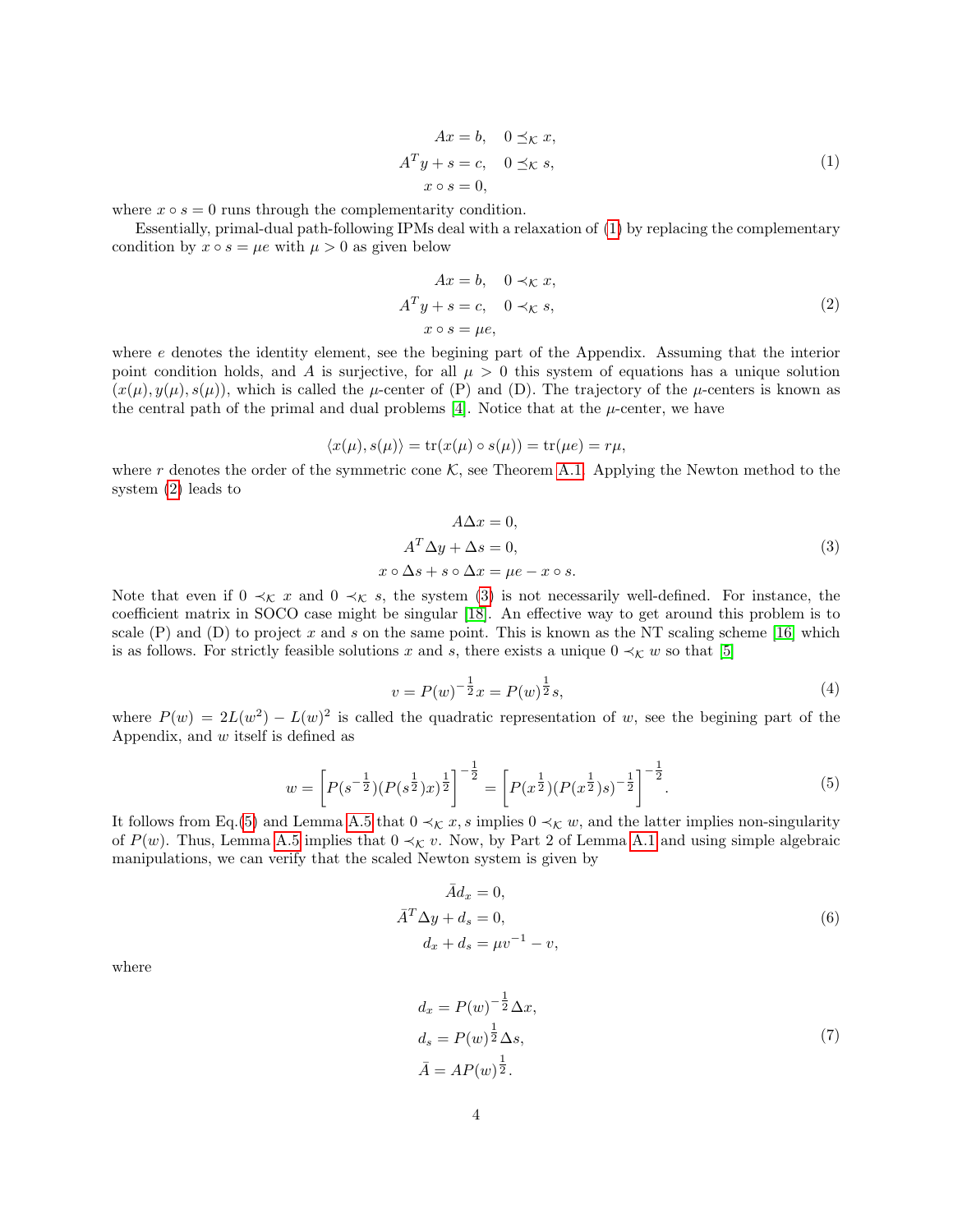Note that  $d_x$  and  $d_s$  belong to the null space and row space of  $\overline{A}$ , respectively. All this implies that that the Newton system [\(6\)](#page-3-3) uniquely determines  $d_x$  and  $d_s$  as the orthogonal components of  $\mu v^{-1} - v$ . The duality gap for the scaled problem is given by

$$
\langle x, s \rangle = \text{tr}(x \circ s) = \text{tr}(P(w)^{\frac{1}{2}}v \circ P(w)^{-\frac{1}{2}}v) = \text{tr}(v^2) = ||v||_F^2,
$$

where  $\|.\|_F$  denotes the Frobenious norm, see Definition [A.3.](#page-15-1)

## <span id="page-4-0"></span>3 Dikin-type algorithm for SCO

By orthogonality of  $d_x$  and  $d_s$ , a feasible primal-dual step along the search directions arrives at the duality gap

<span id="page-4-1"></span>
$$
tr((v+d_x)\circ(v+d_s)) = tr(v^2 + v \circ d_v),
$$
\n
$$
(8)
$$

where  $d_v = d_x + d_s$  stands for the Newton step in the scaled primal-dual space, referred to as the v-space. The Dikin-type algorithm aims for minimizing the duality gap [\(8\)](#page-4-1) over a suitable ellipsoid in the v-space which is given by

<span id="page-4-2"></span>
$$
||v^{-1} \circ d_v||_F \le 1. \tag{9}
$$

Instead of following the central path, the Dikin-type algorithm chooses the scaled primal-dual solutions from the ellipsoid [\(9\)](#page-4-2). Ellipsoid [\(9\)](#page-4-2) in the original space can be given as

<span id="page-4-3"></span>
$$
||P(w)^{\frac{1}{2}}x^{-1}\circ P(w)^{-\frac{1}{2}}\Delta x + P(w)^{-\frac{1}{2}}s^{-1}\circ P(w)^{\frac{1}{2}}\Delta s||_F\leq 1.
$$

It can be easily verified that this ellipsoid is indeed a generalization of the suitable ellipsoid introduced for LO in  $[10]$ .

It is worth mentioning that a word-for-word generalization of the Dikin ellipsoid is written as

$$
\mathcal{E}ll(x,s) = \{ (\Delta x, \Delta s) \mid ||x^{-1} \circ \Delta x + s^{-1} \circ \Delta s||_F \le 1 \}.
$$

Notice that  $Ell(x, s)$  intersected with

$$
A\Delta x = 0, \quad A^T \Delta y + \Delta s = 0
$$

is not necessarily bounded because the ellipsoid  $\mathcal{E}ll(x, s)$  contains the affine space  $x^{-1} \circ \Delta x + s^{-1} \circ \Delta s = 0$ . Thus, the system

$$
A\Delta x = 0,
$$
  
\n
$$
A^T \Delta y + \Delta s = 0,
$$
  
\n
$$
x^{-1} \circ \Delta x + s^{-1} \Delta s = 0,
$$

does not necessarily have a unique solution as  $L^{-1}(x^{-1})$  and  $L(s^{-1})$  do not commute in general.

#### 3.1 Minimizing the duality gap over the ellipsoid

The Dikin-type seach directions are derived by minimizing the duality gap [\(8\)](#page-4-1) over the ellipsoid [\(9\)](#page-4-2)

$$
\begin{aligned}\n\min \quad & \text{tr}(v^2 + v \circ d_v) \\
\text{s.t.} \quad & \|v^{-1} \circ d_v\|_F \le 1.\n\end{aligned} \tag{10}
$$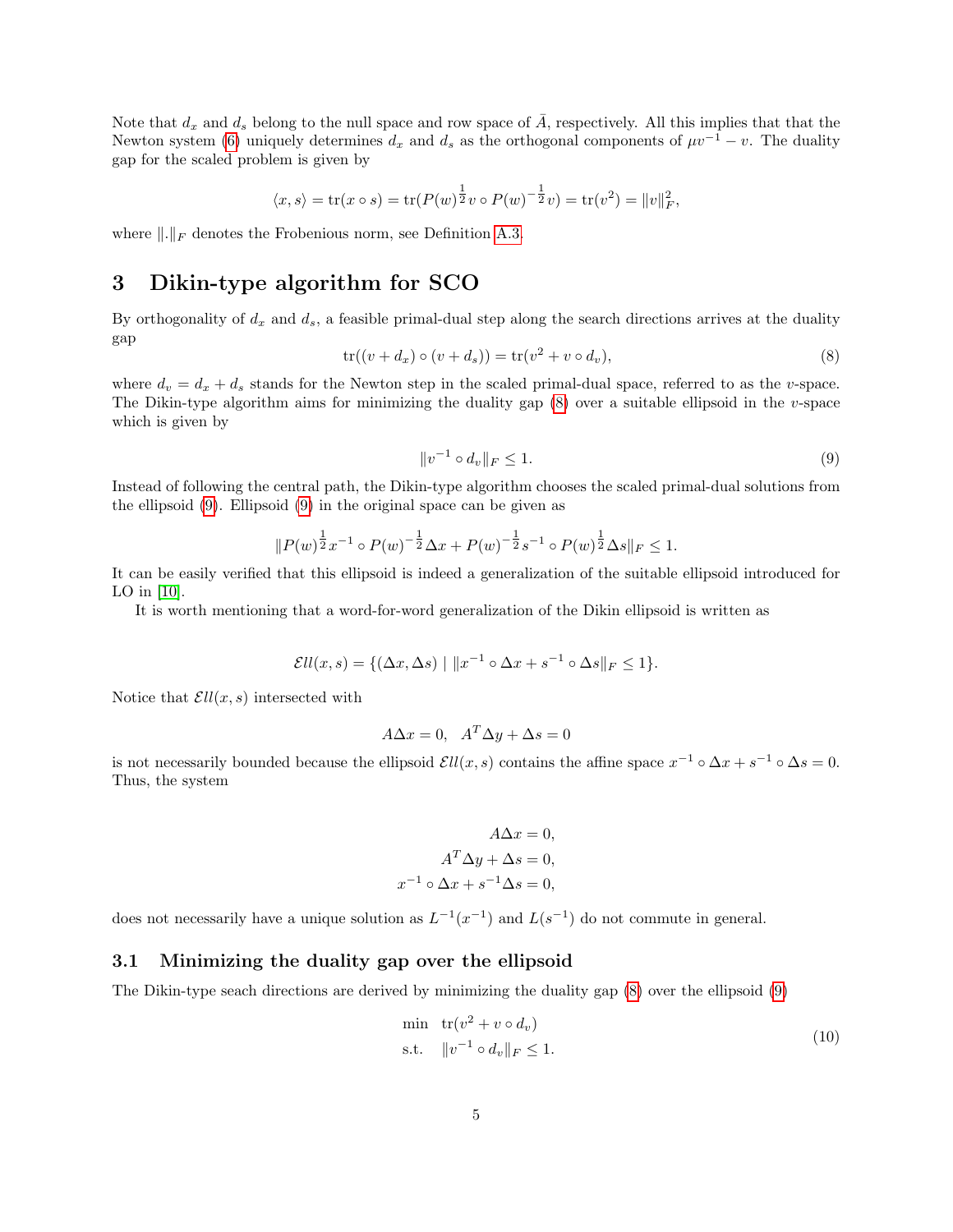Recall that  $0 \prec_{\mathcal{K}} x, s$  implies  $0 \prec_{\mathcal{K}} v$ . Then, we can realize that  $tr(v \circ d_v) = tr(v^2 \circ (v^{-1} \circ d_v))$ , where  $v^2 = v \circ v$ . Now, letting  $\xi = v^{-1} \circ d_v$ , optimization problem [\(10\)](#page-4-3) can be written as

<span id="page-5-1"></span>
$$
\begin{aligned}\n\min \quad & \text{tr}(v^2 + v^2 \circ \xi) \\
\text{s.t.} \quad & \|\xi\|_F \le 1.\n\end{aligned} \tag{11}
$$

It is easy to show that the optimal solution of [\(11\)](#page-5-1) is given by  $\xi^* = -\frac{v^2}{\ln^2 2}$  $\frac{v^2}{\|v^2\|_F}$ , and the optimal objective value is  $||v||_F^2 - ||v^2||_F$ . Therefore, we have

$$
d_v^* = L(v^{-1})^{-1} \xi^* = -\frac{v^3}{\|v^2\|_F},\tag{12}
$$

where we have used the fact that v and  $v^{-1}$  have the same Jordan frame, and  $L(v^{-1})$  is invertible, see Theorem [A.1](#page-14-0) and Lemma [A.5.](#page-15-0) Consequently, the Dikin-type search directions are obtained by solving

<span id="page-5-2"></span>
$$
\bar{A}d_x = 0,
$$
  
\n
$$
\bar{A}^T \Delta y + d_s = 0,
$$
  
\n
$$
d_x + d_s = -\frac{v^3}{\|v^2\|_F}.
$$
\n(13)

Akin to the Newton system [\(6\)](#page-3-3), this system of equations has a unique solution. Taking a Dikin step along the search directions  $d_x$  and  $d_s$ , the new iterate in the v-space is obtained as

<span id="page-5-3"></span>
$$
v_x^{\alpha} = v + \alpha d_x, v_s^{\alpha} = v + \alpha d_s,
$$
\n(14)

and in the original space as

$$
x^{\alpha} = x + \alpha \Delta x = x + \alpha P(w)^{\frac{1}{2}} d_x,
$$
  

$$
s^{\alpha} = s + \alpha \Delta s = x + \alpha P(w)^{-\frac{1}{2}} d_s.
$$

#### 3.2 Proximity to the central path and feasibility

While reducing the duality gap, the Dikin-type algorithm keeps the iterates in a predefined neighborhood of the central path. The proximity measure given in [\[10\]](#page-12-15) is generalized to

<span id="page-5-4"></span>
$$
\kappa(v^2) = \frac{\lambda_{\text{max}}(v^2)}{\lambda_{\text{min}}(v^2)},\tag{15}
$$

where  $\lambda_{\min}(v^2)$  and  $\lambda_{\max}(v^2)$  denote the smallest and largest eigenvalues of  $v^2$ , respectively. Note that  $\kappa(v^2) \geq 1$ , and equality holds only when  $x \circ s = \mu e$ , see Lemma 28 in [\[23\]](#page-13-1). Further

$$
x \circ s = \mu e \iff v^2 = \mu e.
$$

#### <span id="page-5-0"></span>3.3 The Dikin-type algorithm

The outline of the Dikin-type algorithm is described in Algorithm 1. The Dikin-type algorithm starts with a strictly feasible primal-dual solution  $(x^0, y^0, s^0)$  which is close enough to the central path in terms of the proximity measure  $\kappa$ . The algorithm uses the default steplength  $\frac{1}{\tau\sqrt{r}}$  which, after each Dikin step, maintains feasibility and proximity to the central path. Dikin steps are taken until the duality gap decreases below the accuracy parameter  $\epsilon$ .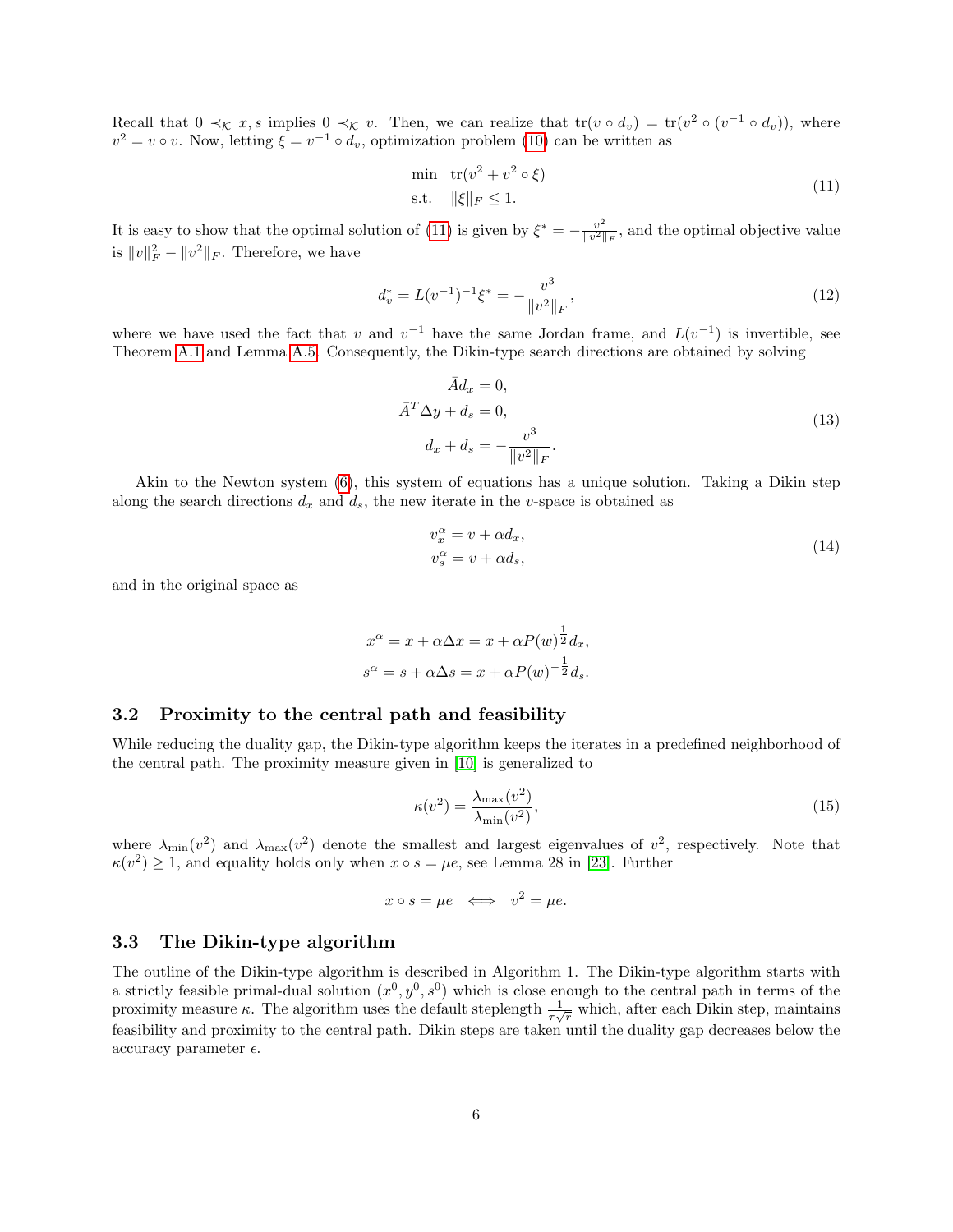#### Algorithm 1 Dikin-type algorithm

Input A strictly feasible solution  $(x^0, y^0, s^0)$ Parameters Proximity measure  $\tau > 1$  so that  $\kappa(x^0 \circ s^0) \leq \tau$ Steplength  $\alpha$  with default value  $\frac{1}{\tau\sqrt{r}}$ Accuracy parameter  $\epsilon$  $x \coloneqq x^0, \ \ s \coloneqq s^0$ repeat Obtain  $(\Delta x, \Delta s)$  by solving [\(13\)](#page-5-2) and then using [\(7\)](#page-3-4) Set  $x := x + \alpha \Delta x$ Set  $s := s + \alpha \Delta s$ until  $tr(x \circ s) \leq \epsilon$ 

## <span id="page-6-0"></span>4 Complexity analysis of the Dikin-type algorithm

In this section, we provide technical results to show that the default steplength  $\alpha = \frac{1}{\tau\sqrt{r}}$  leads to a strictly feasible primal-dual solution which also stays in a close proximity to the central path. We also prove that the Dikin-type algorithm arrives at a strictly feasible  $\epsilon$ -optimal solution in  $\mathcal{O}(\tau rL)$  iterations, where  $\mathrm{tr}(x^0\circ s$  $^0$ )

$$
L = \log\left(\frac{\text{tr}(x^0 \circ s^0)}{\epsilon}\right).
$$

The next lemma provides a sufficient condition for the steplength  $\alpha$ , by which the Dikin step gives a strictly feasible primal-dual solution.

<span id="page-6-1"></span>**Lemma 1.** Let  $\alpha \geq 0$ , and assume that  $0 \prec_{\mathcal{K}} v$ . Then, the steplength  $\bar{\alpha}$  is feasible if

<span id="page-6-3"></span>
$$
0 \prec_{\mathcal{K}} v_x^{\alpha} \circ v_s^{\alpha}, \quad \forall \ \ 0 \le \alpha \le \bar{\alpha},
$$

where  $v_x^0 = v$ ,  $v_s^0 = v$ , and  $v_x^{\alpha}$  and  $v_s^{\alpha}$  are defined by [\(14\)](#page-5-3).

Proof. By Lemma [A.3,](#page-7-0)  $0 \prec_{\mathcal{K}} v_x^{\alpha} \circ v_s^{\alpha}$  implies that  $\det(v_x^{\alpha}) \neq 0$  and  $\det(v_s^{\alpha}) \neq 0$  for  $0 \leq \alpha \leq \bar{\alpha}$ . Since the eigenvalues of  $v_x^{\alpha}$  and  $v_s^{\alpha}$  are continuous functions of  $\alpha$  and  $0 \prec_{\mathcal{K}} v$  holds, then the eigenvalues of  $v_x^{\alpha}$  and  $v_s^{\alpha}$ do not vanish and remain positive on  $[0, \bar{\alpha}]$ .

<span id="page-6-2"></span>**Lemma 2.** Let  $v^{\alpha} = P(w^{\alpha})^{-\frac{1}{2}}x^{\alpha} = P(w^{\alpha})^{\frac{1}{2}}s^{\alpha}$ , where  $w^{\alpha}$  denotes the scaling point of  $x^{\alpha}$  and  $s^{\alpha}$ , where

$$
x^{\alpha} = x + \alpha \Delta x,
$$
  

$$
s^{\alpha} = s + \alpha \Delta s.
$$

Then, we have

$$
\kappa((v^{\alpha})^2) \leq \kappa(v_x^{\alpha} \circ v_s^{\alpha}),
$$
  

$$
\kappa((v^{\alpha})^2) \leq \kappa(x^{\alpha} \circ s^{\alpha}).
$$

*Proof.* Since  $0 \prec_{\mathcal{K}} w$  and  $0 \prec_{\mathcal{K}} s$ , it follows from part 1 of Lemma [A.1](#page-6-1) and part 2 of Lemma [A.6](#page-15-2) that

$$
v^{\alpha} = P(w^{\alpha})^{\frac{1}{2}} s^{\alpha} \sim P((s^{\alpha})^{\frac{1}{2}}) w^{\alpha} = P((s^{\alpha})^{\frac{1}{2}}) P((s^{\alpha})^{-\frac{1}{2}}) \left[ P((s^{\alpha})^{\frac{1}{2}}) x^{\alpha} \right]^{\frac{1}{2}}
$$
  
= 
$$
(P((s^{\alpha})^{\frac{1}{2}}) x^{\alpha})^{\frac{1}{2}} \sim (P((x^{\alpha})^{\frac{1}{2}}) s^{\alpha})^{\frac{1}{2}},
$$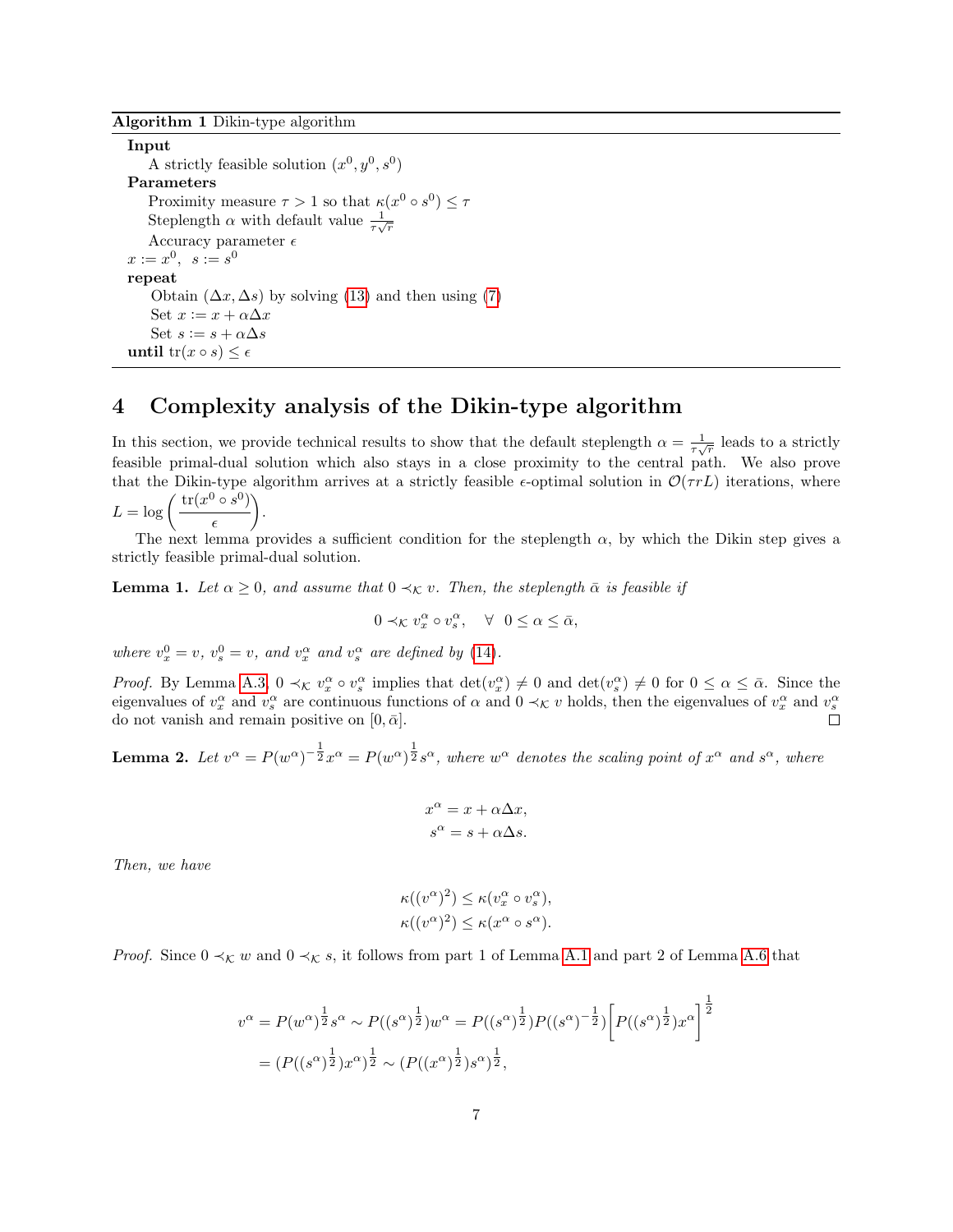where ∼ denotes the similarity of the eigenvalues. Thus, according to Theorem [A.1,](#page-14-0) we get

$$
(v^{\alpha})^2 \sim P((x^{\alpha})^{\frac{1}{2}})s^{\alpha},
$$

where

$$
P((x^{\alpha})^{\frac{1}{2}})s^{\alpha} = P(P(w^{\alpha})^{\frac{1}{2}}(v + \alpha d_x))^{\frac{1}{2}}(P(w^{\alpha})^{-\frac{1}{2}}(v + \alpha d_s))
$$

$$
\sim P(v + \alpha d_x)^{\frac{1}{2}}(v + \alpha d_s)
$$

Now, considering Lemma [A.7,](#page-15-3) we can conclude that

$$
\begin{aligned} \kappa((v^{\alpha})^2) &= \kappa(P(v + \alpha d_x)^{\frac{1}{2}}(v + \alpha d_s)) \leq \kappa(v_x^{\alpha} \circ v_s^{\alpha}), \\ \kappa((v^{\alpha})^2) &= \kappa(P((x^{\alpha})^{\frac{1}{2}})s^{\alpha}) \leq \kappa(x^{\alpha} \circ s^{\alpha}), \end{aligned}
$$

which completes the proof.

Assume that a strictly feasible solution  $(x, y, s)$  is given satisfying  $\kappa(v^2) \leq \tau$ , where  $\tau \geq 1$ . Then, it follows from [\(15\)](#page-5-4) that there exists  $\tau_1, \tau_2 > 0$  with  $\tau_2 = \tau \tau_1$  so that

$$
\tau_1 e \preceq_{\mathcal{K}} v^2 \preceq_{\mathcal{K}} \tau_2 e. \tag{16}
$$

.

Now, Lemma [3](#page-7-0) establishes a bound for the steplength  $\alpha$  which guarantees feasibility and proximity to the central path after a Dikin step.

<span id="page-7-0"></span>**Lemma 3.** The steps  $x^{\alpha}$  and  $s^{\alpha}$  are strictly feasible and  $\kappa((v^{\alpha})^2) \leq \tau$  if

<span id="page-7-1"></span>
$$
\alpha \le \min \left\{ \frac{\|v^2\|_F}{2\tau_2}, \frac{4\tau_1}{\|v^2\|_F} \right\}
$$

*Proof.* Recall from [\(4\)](#page-3-5) that  $P(w)^{\frac{1}{2}}$  and  $P(w)^{-\frac{1}{2}}$  are invertible maps from  $\mathcal{K}_+$  to  $\mathcal{K}_+$ . Therefore,  $0 \prec_{\mathcal{K}} x^{\alpha}, s^{\alpha}$ if and only if  $0 \prec_{\mathcal{K}} v_x^{\alpha}, v_s^{\alpha}$ . Hence, by considering Lemma [1,](#page-6-1) we only need to show that  $0 \prec_{\mathcal{K}} v_x^{\alpha} \circ v_s^{\alpha}$ , where

$$
v_x^{\alpha} \circ v_s^{\alpha} = (v + \alpha d_x) \circ (v + \alpha d_s) = v^2 - \alpha \frac{v^4}{\|v^2\|_F} + \alpha^2 d_x \circ d_s.
$$

Note that  $v^2$  and  $v^4$  share the same Jordan frame by Theorem [A.1.](#page-14-0) Hence,  $\lambda_k(v^2) - \alpha \frac{\lambda_k(v^2)^2}{\|v\|^2\|v\|^2}$  $\frac{\lambda_k(v^-)}{\|v^2\|_F}$  serves as the eigenvalue of  $\phi(v^2)$ , where

$$
\phi(t) = t - \alpha \frac{t^2}{\|v^2\|_F},
$$

and  $\lambda_k(v^2)$  denotes the eigenvalue of  $v^2$  for  $k=1,\ldots,r$ . For  $\alpha \leq \frac{\|v^2\|_F}{2\tau_2}$  $\frac{v^2 + r}{2\tau_2}$ , function  $\phi(t)$  is monotonically increasing on  $[0, \tau_2]$ . All this means that

$$
\phi(\tau_1)e \preceq_{\mathcal{K}} v^2 - \alpha \frac{v^4}{\|v^2\|_F} \preceq_{\mathcal{K}} \phi(\tau_2)e,
$$

and thus

$$
\phi(\tau_1)e + \alpha^2 d_x \circ d_s \preceq_{\mathcal{K}} v_x^{\alpha} \circ v_s^{\alpha} \preceq_{\mathcal{K}} \phi(\tau_2)e + \alpha^2 d_x \circ d_s.
$$

As long as the Dikin step is feasible, i.e.,  $0 \prec_{\mathcal{K}} \phi(\tau_1)e + \alpha^2 d_x \circ d_s$ , we will have  $\kappa(v_x^{\alpha} \circ v_s^{\alpha}) \leq \tau$  if

$$
\phi(\tau_2)e + \alpha^2 d_x \circ d_s \prec_{\mathcal{K}} \tau(\phi(\tau_1)e + \alpha^2 d_x \circ d_s),
$$

 $\Box$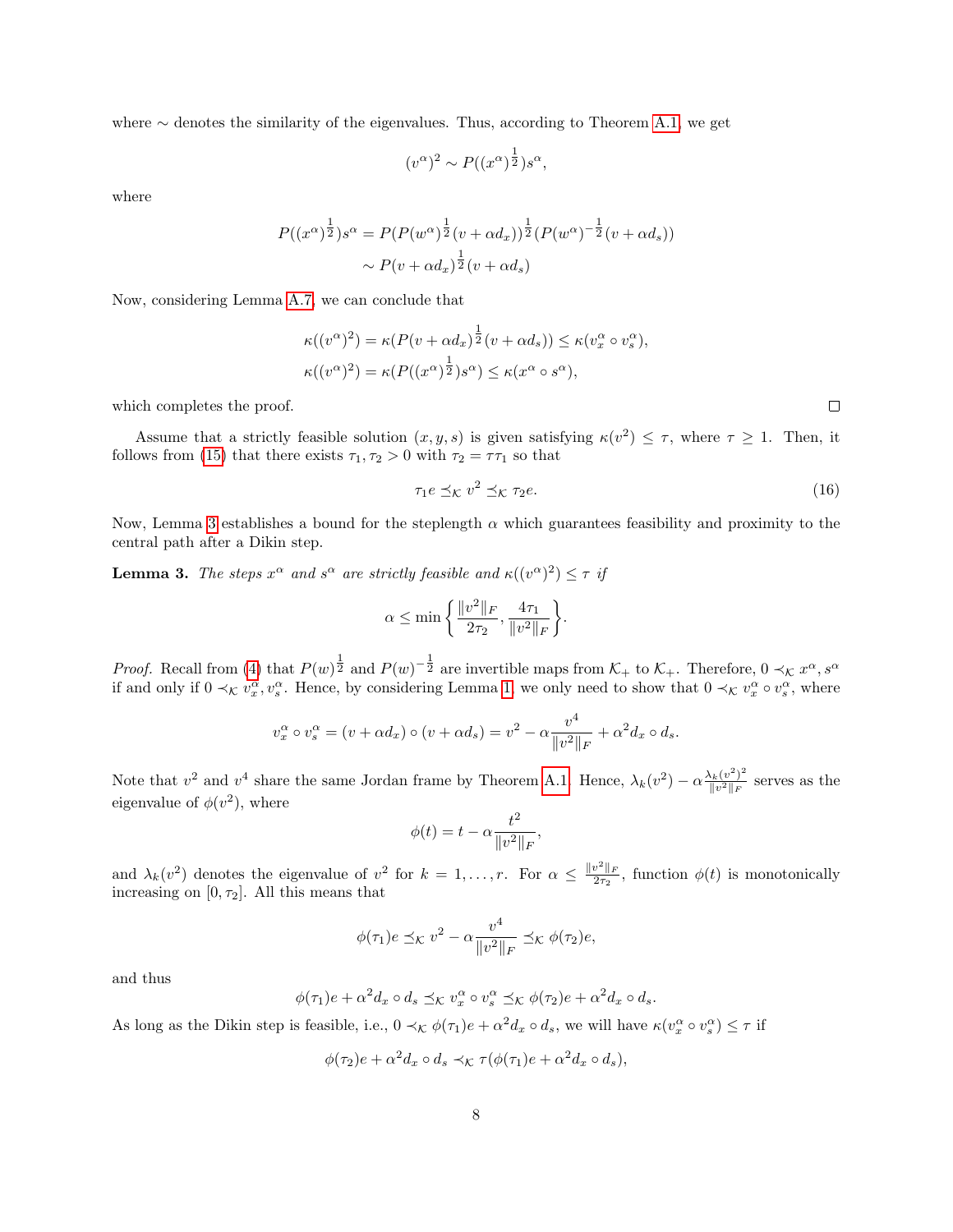which can be further simplified to

$$
0 \prec_{\mathcal{K}} \frac{\tau_1 \tau_2}{\|v^2\|_F} e + \alpha d_x \circ d_s. \tag{17}
$$

By Lemma [A.2,](#page-6-2)  $\frac{1}{4}||d_x + d_s||_F^2$  gives an upper bound for the eigenvalues of  $d_x \circ d_s$ . Thus, by Lemma [A.4](#page-8-0) and  $(16)$ , we get

$$
d_x \circ d_s \preceq_{\mathcal{K}} \frac{1}{4} || d_x + d_s ||_F^2 e = \frac{1}{4} \left| \left| \frac{v^3}{||v^2||_F} \right| \right|_F^2 e = \frac{1}{4} \frac{\text{tr}(v^6)}{||v^2||_F^2} e \preceq_{\mathcal{K}} \frac{1}{4} \lambda_{\text{max}}(v^2) e \preceq_{\mathcal{K}} \frac{1}{4} \tau_2 e.
$$

Consequently, condition [\(17\)](#page-7-1) is satisfied if

$$
0 \prec_{\mathcal{K}} \left( \frac{\tau_1 \tau_2}{\|v^2\|_F} - \frac{1}{4} \alpha \tau_2 \right) e,
$$

which in turn implies that  $\alpha < \frac{4\tau_1}{\|v^2\|_F}$ . Thus, considering Lemma [2,](#page-6-2) the result follows.

 $\left(1-\frac{\alpha}{\sqrt{r}}\right)$ The next lemma shows that after a feasible Dikin step, the duality gap is reduced by at least a factor of .

<span id="page-8-0"></span>**Lemma 4.** Let  $(x, y, s)$  be a feasible primal-dual solution. Then, after a feasible Dikin step, we get

$$
\operatorname{tr}(x^{\alpha} \circ s^{\alpha}) \le \left(1 - \frac{\alpha}{\sqrt{r}}\right) \operatorname{tr}(x \circ s).
$$

*Proof.* Since  $tr(d_x \circ d_s) = 0$ , it follows that

$$
\text{tr}((v + \alpha d_x) \circ (v + \alpha d_s)) = \text{tr}\left(v^2 - \alpha \frac{v^4}{\|v^2\|_F}\right) = \|v\|_F^2 - \alpha \|v^2\|_F.
$$

Using the Cauchy-Schwarz inequality, a lower bound of  $||v||_F^2$  is given by

$$
||v||_F^2 = \text{tr}(v^2) = \text{tr}(v^2 \circ e) \le ||v^2||_F ||e||_F = \sqrt{r} ||v^2||_F.
$$

Thus, we can conclude that

$$
\operatorname{tr}(x^{\alpha} \circ s^{\alpha}) = \operatorname{tr}((v + \alpha d_x) \circ (v + \alpha d_s)) \le \left(1 - \frac{\alpha}{\sqrt{r}}\right) \operatorname{tr}(v^2),
$$

which completes the proof.

**Theorem 4.1.** Let  $\epsilon > 0$ ,  $\alpha = \frac{1}{\tau\sqrt{r}}$  and  $\tau > 1$  so that  $\kappa(x^0 \circ s^0) \leq \tau$ . Then, the Dikin-type algorithm terminates after at most  $\lceil \tau r \log \frac{tr(x^0 \circ s^0)}{r} \rceil$  $\frac{\cos^0 s}{\epsilon}$ ] iterations yielding a feasible solution  $(x, s)$  such that  $\kappa(v^2) \leq \tau$ and  $tr(x \circ s) \leq \epsilon$ .

*Proof.* By the left hand side inequality in [\(16\)](#page-6-3), we have  $||v^2||_F \ge ||\tau_1 e||$  and thus

$$
\alpha = \frac{1}{\tau \sqrt{r}} = \frac{\tau_1}{\tau_2 \sqrt{r}} \le \frac{\tau_1 \sqrt{r}}{2\tau_2} = \frac{\|\tau_1 e\|_F}{2\tau_2} \le \frac{\|v^2\|_F}{2\tau_2}.
$$

 $\Box$ 

 $\Box$ 

 $\Box$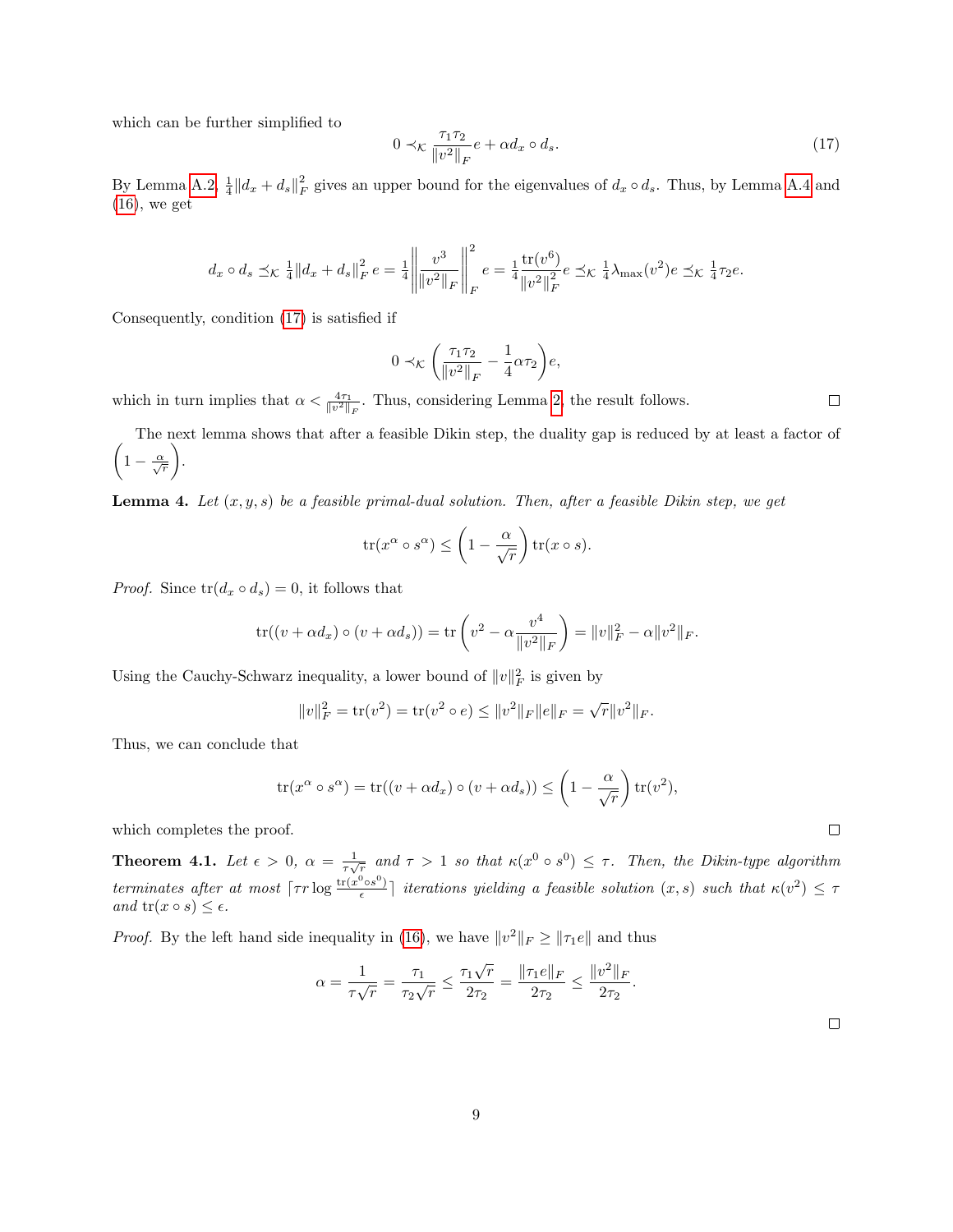By the right hand side inequality in [\(16\)](#page-6-3) we have  $||v^2||_F \le \tau_2\sqrt{r}$ , and thus

$$
\frac{4\tau_1}{\|v^2\|_F}\geq \frac{4\tau_1}{\tau_2\sqrt{r}}=\frac{4}{\tau\sqrt{r}}>\alpha.
$$

Therefore, the default value of  $\alpha$  satisfies the conditions in Lemma [3.](#page-7-0)

 $\left(1-\frac{1}{\tau r}\right)$ . Consequently, the duality gap reduces below  $\epsilon$  after k iterations if As Lemma [4](#page-8-0) proves, each Dikin step with the default value of  $\alpha$  reduces the duality gap by a factor of

$$
\left(1 - \frac{1}{\tau r}\right)^k \operatorname{tr}(x^0 \circ s^0) \le \epsilon.
$$

Taking the logarithm of both sides gives

$$
k \log \left( 1 - \frac{1}{\tau r} \right) + \log(\text{tr}(x^0 \circ s^0)) \le \log(\epsilon).
$$

This inequality is satisfied if

$$
\frac{k}{\tau r} \ge \log(\text{tr}(x^0 \circ s^0)) - \log(\epsilon) = \log\left(\frac{\text{tr}(x^0 \circ s^0)}{\epsilon}\right),
$$

where we have used the fact that  $-\log\left(1-\frac{1}{\tau r}\right) \geq \frac{1}{\tau r}$ . This completes the proof.

## <span id="page-9-0"></span>5 Numerical results

In this section, we provide a set of SOCO problems to demonstrate the perfomance of the Dikin-type algorithm. Toward this end, a set of 13 SOCO problems are chosen from the DIMACS library as listed in Table [1.](#page-9-1) The test problems are of minimization type, and their optimal solutions are provided by Mittelmann in [\[13\]](#page-12-18).

<span id="page-9-1"></span>

| <b>Name</b>           | $\#\mathrm{Rows}$ | $#Lorentz$ Cones      | $\#\text{Linear Variables}$ | Optimum     |
|-----------------------|-------------------|-----------------------|-----------------------------|-------------|
| $nq130$ new           | 3680              | [900; 900x3]          | 3602                        | $-0.946028$ |
| nql30old              | 3601              | [900; 900x3]          | 5560                        | 0.946028    |
| ngl <sub>60</sub> new | 14560             | [3600;3600x3]         | 14402                       | $-0.935423$ |
| nql60old              | 14401             | [3600; 3600x3]        | 21920                       | 0.935423    |
| $nq1180$ new          | 130080            | [32400;32400x3]       | 129602                      | $-0.927717$ |
| nb                    | 123               | [793; 793x 3]         | 4                           | $-0.050703$ |
| $nb-L1$               | 915               | [793; 793x 3]         | 797                         | $-13.01227$ |
| $nb-L2$               | 123               | [839; 1x1677, 838x3]  | 4                           | $-1.628972$ |
| $nb-L2-Bessel$        | 123               | [839; 1x 123, 838x 3] | 4                           | $-0.102571$ |
| $qssp30$ new          | 3691              | [1891; 1891x 4]       | $\mathfrak{D}$              | $-6.496675$ |
| qssp30old             | 5674              | [1891; 1891x 4]       | 3600                        | 6.496675    |
| $qssp60$ new          | 14581             | [7381; 7381x 4]       | $\overline{2}$              | $-6.562696$ |
| qssp60old             | 22144             | [7381; 7381x 4]       | 14400                       | 6.562696    |

Table 1: The specifications of the SOCO problems

All the test problems are embedded in a self-dual embedding format, see [\[18\]](#page-12-17) for details. We adopt SeDuMi as a competing method for comparison purposes. Both SeDuMi and the Dikin-type algorithm are implemented in MATLAB 8.5 under Arch Linux operating system.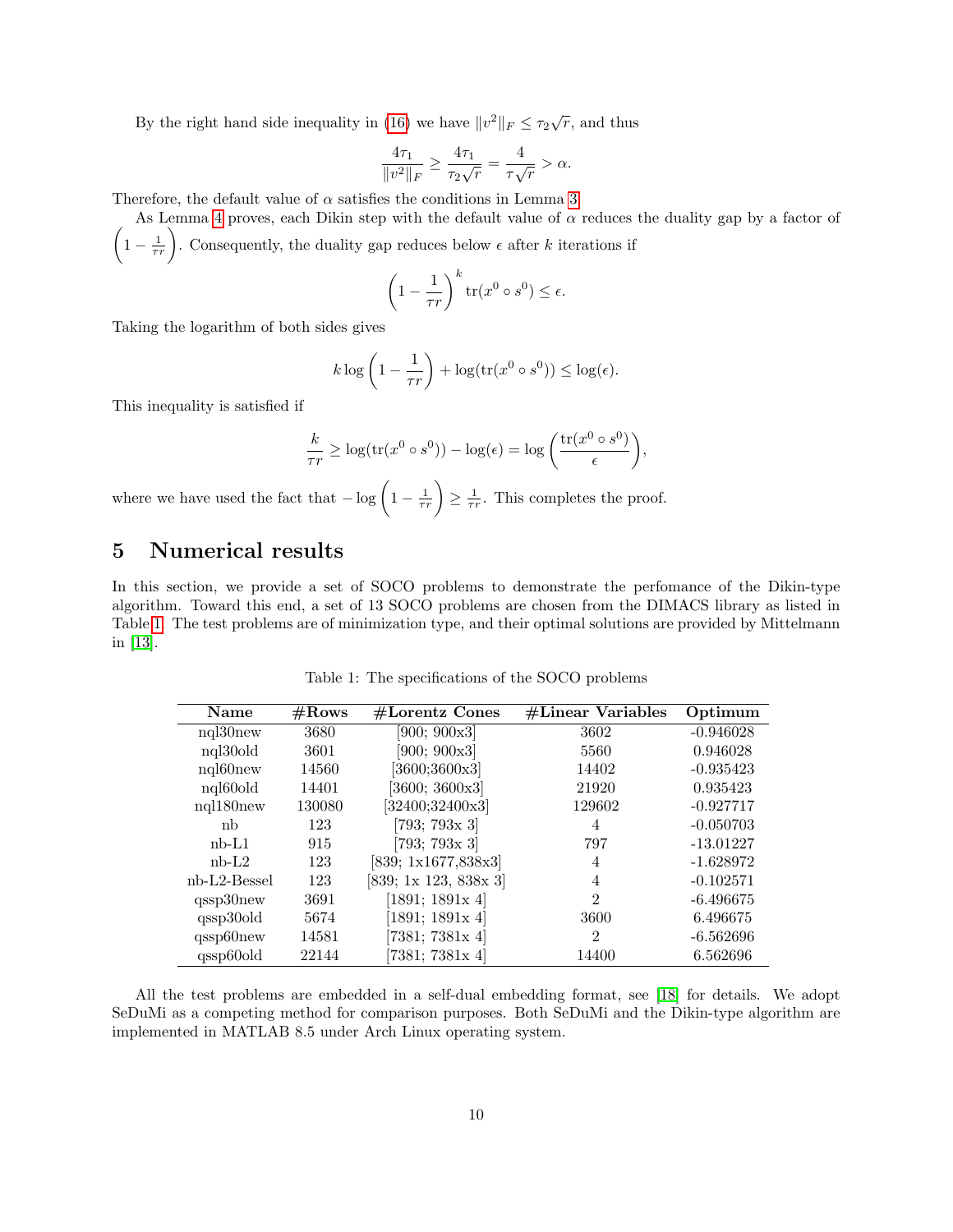In practice, the theoretical steplength  $\alpha = \frac{1}{\tau\sqrt{r}}$  is nearly zero for large values of r, which prevents taking a long Dikin-step. To remove this drawback, we apply a decreasing sequence of steplenghts in  $(0, \alpha_{\text{max}})$  and take the largest value of  $\alpha$  which satisfies

$$
\kappa(v_x^{\alpha} \circ v_s^{\alpha}) \leq \tau.
$$

In our experiments,  $\tau$  is fixed at 4.2, and  $\alpha_{\text{max}}$  is set to the threshold value for the boundary of the cone. The Dikin-type algorithm terminates if the primal and dual infeasibility along with the duality gap drops below the SeDuMi's default threshold  $(10^{-8})$ , or if it gains less then 0.1% improvement in duality gap, whichever comes first.

A safeguard procedure is considered in the Dikin-type algorithm for the case when the Dikin-step provides no significant improvement in the duality gap (i.e., the relative improvement is less than 5%). In this situation, we skip the Dikin-step and take a centering step which is obtained by solving

$$
\bar{A}d_x = 0,
$$
  

$$
\bar{A}^T \Delta y + d_s = 0,
$$
  

$$
d_x + d_s = \mu v^{-1} - v,
$$

where  $\mu = \frac{\text{tr}(v^2)}{r}$  $\frac{v}{r}$ . Doing so, we indeed improve the centrality but keep the duality gap constant. Depending on the amount of improvement in the centrality, we might need multiple centering steps.

Tables [2](#page-10-0) and [3](#page-11-2) illustrate the results of SeDuMi and the Dikin-type algorithm, in which the best primal objective (Primal), duality gap (Gap), primal infeasibility (pinf), dual infeasibility (dinf), computational time (Time), the number of iterations (#Iter), and the number of centering steps (#Centering) are provided.

Table 2: Numerical results in terms of the optimum solution and feasibility.

<span id="page-10-0"></span>

| Instance         | Dikin-type affine scaling |            |            |            |                | SeDuMi       |            |            |  |
|------------------|---------------------------|------------|------------|------------|----------------|--------------|------------|------------|--|
|                  | Primal                    | Gap        | pinf       | dinf       | Primal         | Gap          | pinf       | dinf       |  |
| $nq130$ new      | $-0.94602799$             | 2.20E-09   | 1.19E-07   | 3.87E-09   | $-0.94602788$  | $3.22E-07$   | 5.41E-08   | $4.94E-09$ |  |
| nql30old         | 0.94604297                | 1.27E-05   | 1.49E-08   | $1.09E-08$ | 0.94603446     | $3.86E-09$   | 1.85E-09   | 2.98E-08   |  |
| $nq160$ new      | $-0.93505294$             | $2.29E-07$ | 1.52E-02   | $1.12E-11$ | $-0.93505119$  | $2.68E-06$   | $7.14E-08$ | 7.59E-09   |  |
| nql60old         | 0.93513085                | $6.56E-05$ | $3.23E-08$ | $1.41E-08$ | 0.93516151     | $1.62E-08$   | $2.24E-09$ | 1.58E-07   |  |
| $nq1180$ new     | $-0.92772536$             | 5.56E-05   | $1.43E-06$ | $1.12E-08$ | $-0.92772365$  | 9.77E-06     | 3.73E-07   | $6.28E-09$ |  |
| nb               | $-0.05070309$             | 5.90E-11   | $9.45E-06$ | $3.14E-10$ | $-0.05070309$  | $0.00E + 00$ | $4.50E-10$ | $1.01E-10$ |  |
| $nb_{L1}$        | $-13.01226955$            | $4.56E-07$ | $2.09E-07$ | $7.02E-09$ | $-13.01227003$ | $3.00E-09$   | $9.49E-08$ | 5.68E-09   |  |
| $nb\_L2$         | $-1.62896959$             | $4.20E-06$ | 8.25E-05   | $6.68E-09$ | $-1.62897196$  | $7.00E-10$   | 1.14E-09   | 5.55E-08   |  |
| $nb\_L2\_Bessel$ | $-0.10256951$             | $2.63E-09$ | $1.75E-10$ | $1.89E-10$ | $-0.10256950$  | $1.33E-08$   | 8.77E-10   | $2.42E-10$ |  |
| $qssp30$ new     | $-6.49667283$             | $6.25E-08$ | $2.46E-07$ | 8.33E-09   | $-6.49666910$  | $6.50E + 00$ | 8.99E-08   | $2.01E-08$ |  |
| qssp30old        | 6.50278614                | 2.07E-02   | 0.0032     | $6.21E-10$ | 6.58927911     | $2.15E-01$   | 0.0223     | 1.71E-04   |  |
| $qssp60$ new     | $-6.56268516$             | 5.33E-07   | $9.71E-06$ | $3.60E-06$ | $-6.56269721$  | $1.16E-08$   | 7.19E-08   | 7.18E-09   |  |
| qssp60old        | 6.59462727                | 1.07E-01   | 0.0067     | $9.54E-10$ | 6.56552293     | $1.28E-02$   | 0.004      | $2.32E-07$ |  |
| Average          |                           | 9.84E-03   | $1.94E-03$ | $2.82E-07$ |                | 5.17E-01     | $2.02E-03$ | $1.32E-05$ |  |

As illustrated by the results, both the Dikin-type algorithm and SeDuMi perform equally well on the test instances in terms of the obejctive value even though SeDuMi performs quite faster. In 7 out of 13 instances, the Dikin-type algorithm arrives at as good solutions as the optimal values in [\[13\]](#page-12-18) with  $10^{-5}$  precision while this value is 9 for SeDuMi. The Dikin-type algorithm obtains the average duality gap 9.84E-03 within the average of 62 iterations while SeDuMi ends up with 5.17E-01 in 19 iterations. The Dikin-type algorithm also outperforms SeDuMi in terms of primal and dual infeasibility. As demonstrated by the entries, the average of pinf and dinf over the test instances are 1.94E-03 and 2.82E-07, respectively for the Dikin-type algorithm and 2.02E-03 and 1.32E-05, respectively for SeDuMi.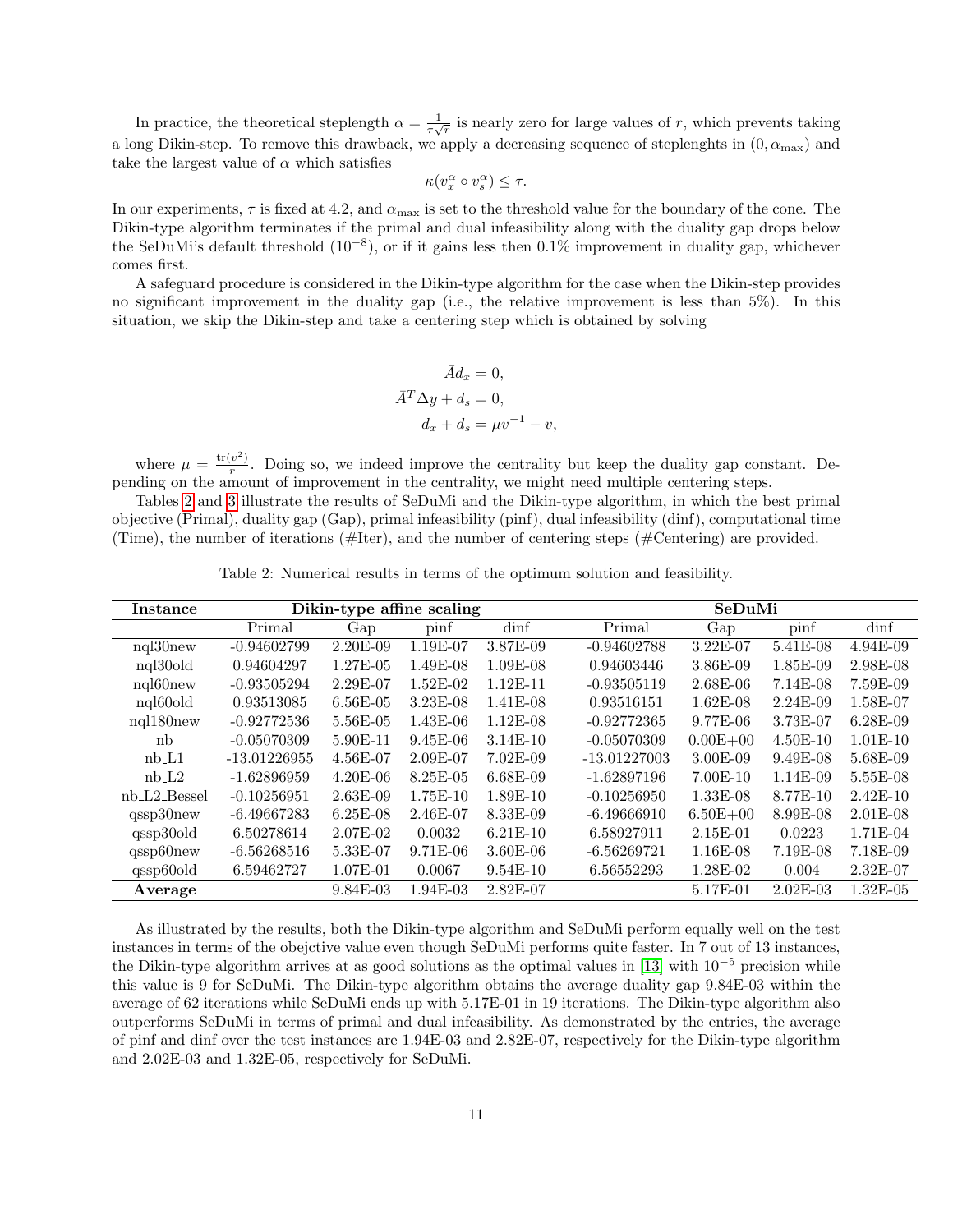| Instance       | Dikin-type affine scaling |       |                      | SeDuMi  |       |  |
|----------------|---------------------------|-------|----------------------|---------|-------|--|
|                | Time(s)                   | #Iter | $\#\text{Centering}$ | Time(s) | #Iter |  |
| $nq130$ new    | 4.6                       | 34    | $\Omega$             | 1.1     | 15    |  |
| nql30old       | 8.8                       | 41    |                      | 4.8     | 19    |  |
| nql60new       | 21.4                      | 46    | $\Omega$             | 3.3     | 14    |  |
| nql60old       | 52                        | 61    | 3                    | 21.2    | 22    |  |
| $nq1180$ new   | 380.5                     | 70    | 2                    | 56      | 16    |  |
| nb             | 7.4                       | 48    | 1                    | 2.1     | 20    |  |
| nb-L1          | 6.1                       | 32    | 0                    | 2.8     | 18    |  |
| $nb-L2$        | 13.9                      | 48    | 4                    | 3.8     | 16    |  |
| $nb-L2-Bessel$ | 5.1                       | 34    | $\Omega$             | 2.1     | 16    |  |
| qssp30new      | 15.8                      | 79    | 12                   | 1.4     | 20    |  |
| qssp30old      | 46.2                      | 75    | 11                   | 9.2     | 15    |  |
| $qssp60$ new   | 103.1                     | 125   | 30                   | 8.3     | 27    |  |
| qssp60old      | 349.4                     | 109   | 27                   | 88      | 29    |  |
| Average        | 78.023                    | 62    | 7                    | 15.7    | 19    |  |

<span id="page-11-2"></span>Table 3: Numerical results in terms of computational time and the number of iterations.

It is worth mentioning that the Dikin-type algorithm takes only a few centering steps to get the iterates back to the vicinity of the central path. To be more precise, in 9 out of 13 instances, the Dikin-type algorithm uses less than 10% of the iterations for centering and more than 90% of iterations for reducing the duality gap. Further, no centering was used for the rest of problems. The worst case belongs to the test instances "qssp60new" and "qssp60old"<sup>[1](#page-11-3)</sup>, on which 24% and 24.77% of the iterations are spent on the centering.

## 6 Conclusions

In this paper, we generalized the Dikin-type affine scaling method of Jansen et al. [\[10\]](#page-12-15) to SCO using the notion of Euclidean Jordan algebras. The method starts with an interior feasible solution which is not necessarily centered. In contrast to the primal-dual affine scaling method of Monteiro et al. [\[14\]](#page-12-14), the method features simultaneously centering and reducing the duality gap. This generalization has an  $\mathcal{O}(\tau rL)$ iteration complexity, where  $\tau$  and r denotes the measure of proximity and the order of the symmetric cone, respectively. The method was tested againt SeDuMi on a set of 13 SOCO test problems. The numerical experiments showed that the method is viable and robust even though it is outperformed by SeDuMi in terms of the computational time.

## Acknowledgement

This work is supported by Airforce Office of Scientific Research (AFOSR) Grant # FA9550-15-1-0222.

## References

- <span id="page-11-1"></span>[1] Alizadeh, F., Schmieta, S.H.: Optimization with semidefinite, quadratic and linear constraints. Technical report RRR 23-97, RUTCOR, Rutgers University, USA (1997).
- <span id="page-11-0"></span>[2] Ben-Tal, A., Nemirovski, A.: Lectures on Modern Convex Optimization. MPS/SIAM Series on Optimization, SIAM, Philadelphia, PA, USA (2001).

<span id="page-11-3"></span><sup>&</sup>lt;sup>1</sup>When run under Windows operating system, SeDuMi fails in qssp60old after 3 iterations.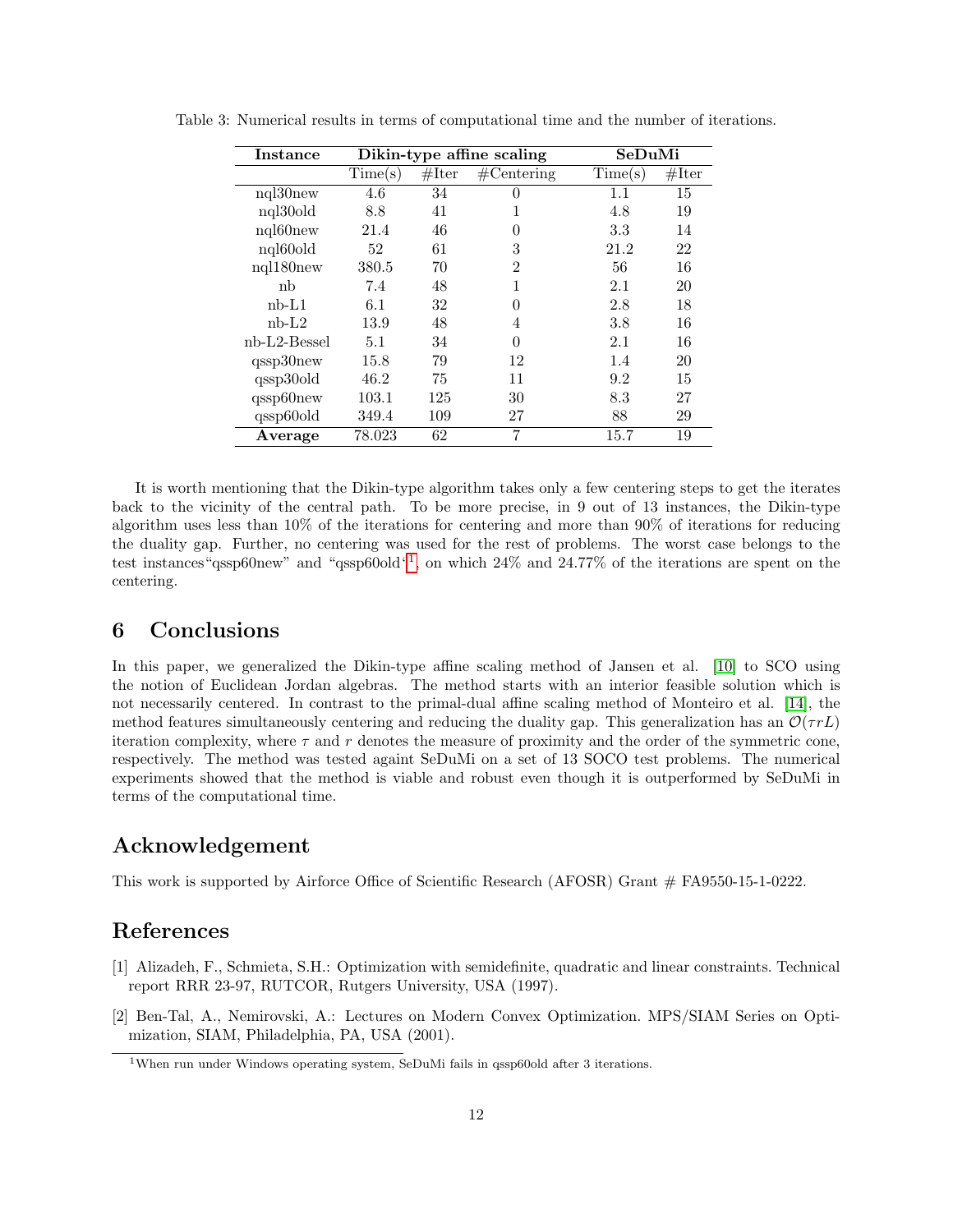- <span id="page-12-19"></span>[3] Faraut, J., Kor´anyi, A.: Analysis on Symmetric Cones. Oxford University Press, Oxford, UK (1994).
- <span id="page-12-7"></span>[4] Faybusovich, L.: Euclidean Jordan algebras and interior point algorithms. Positivity, 1(4), 331-357 (1997).
- <span id="page-12-8"></span>[5] Faybusovich, L.: A Jordan algebraic approach to potential-reduction algorithms. Mathematische Zeitschrift, 239(1), 117-129 (2002).
- <span id="page-12-1"></span>[6] Fiacco, A.V., McCormick, G.P.: Nonlinear Programming: Sequential Unconstrained Minimization Techniques. SIAM Classics in Applied Mathematics, SIAM Publications, Philadelphia, PA, USA (1990).
- <span id="page-12-0"></span>[7] Frisch, K.R.: The logarithmic potential method for solving linear programming problems. Memorandum, University Institute of Economics, Oslo, Norway (1955).
- <span id="page-12-13"></span>[8] Gu, G., Zangiabadi, M., Roos, C.: Full Nesterov-Todd step infeasible interior-point method for symmetric optimization. European Journal of Operational Research, 214(3), 473-484 (2011).
- <span id="page-12-4"></span>[9] Güler, O.: Barrier functions in interior point methods. Mathematics of Operations Research,  $21(4)$ , 860-885 (1996).
- <span id="page-12-15"></span>[10] Jansen, B., Roos, C., Terlaky, T.: A Polynomial primal-dual Dikin-type algorithm for linear programming. Mathematics of Operations Research, 21(2), 341-353 (1996).
- <span id="page-12-2"></span>[11] Karmarkar, N.: A new polynomial-time algorithm for linear programming. Combinatorica, 4(4), 373-395 (1984).
- <span id="page-12-16"></span>[12] de Klerk, E., Roos, C., Terlaky, T.: Polynomial primal-dual affine scaling algorithms in semidefinite programming. Journal of Combinatorial Optimization, 2(1), 51-69 (1998).
- <span id="page-12-18"></span>[13] Mittelmann, H.D.: An independent benchmarking of SDP and SOCP solvers. Mathematical Programming, 95(2):407-430 (2003).
- <span id="page-12-14"></span>[14] Monteiro, R.D., Adler, I., Resende, M.G.: A polynomial-time primal-dual affine scaling algorithm for linear and convex quadratic programming and its power series extension. Mathematics of Operations Research, 15(2), 191-214 (1990).
- <span id="page-12-3"></span>[15] Nesterov, Y.E., Nemirovskii, A.: Interior Point Polynomial Methods in Convex Programming: Theory and Applications. SIAM, Philadelphia, PA, USA (1994).
- <span id="page-12-5"></span>[16] Nesterov, Y.E., Todd, M.J.: Self-scaled barriers and interior point methods for convex programming. Mathematics of Operations Research, 22(1), 1-42 (1997).
- <span id="page-12-6"></span>[17] Nesterov, Y.E., Todd, M.J.: Primal-dual interior point methods for self-scaled cones. SIAM Journal on Optimization, 8(2), 324-364 (1998).
- <span id="page-12-17"></span>[18] Peng, J., Roos, C., Terlaky, T.: Self-Regularity: A New Paradigm for Primal-Dual Interior Point Algorithms. Princeton Series in Applied Mathematics (2002).
- <span id="page-12-12"></span>[19] Rangarajan, B.K.: Polynomial convergence of infeasible-interior point methods over symmetric cones. SIAM Journal on Optimization, 16(4), 1211-1229 (2006).
- <span id="page-12-9"></span>[20] Schmieta, S.H.: Application of Jordan Algebras to the design and analysis of interior-point algorithms for linear, quadratically constrained quadratic, and semidefinite programming. PhD Thesis, RUTCOR, Rutgers University, USA (1999).
- <span id="page-12-10"></span>[21] Schmieta, S.H., Alizadeh, F.: Extension of commutative class of primal-dual interior-point algorithms to symmetric cones. Technical Report RRR 13-99, RUTCOR, Rutgers University, USA (1999).
- <span id="page-12-11"></span>[22] Schmieta, S.H., Alizadeh, F.: Associative and Jordan algebras, and polynomial time interior-point algorithms for symmetric cones. Mathematics of Operations Research, 26(3), 543-564 (2001).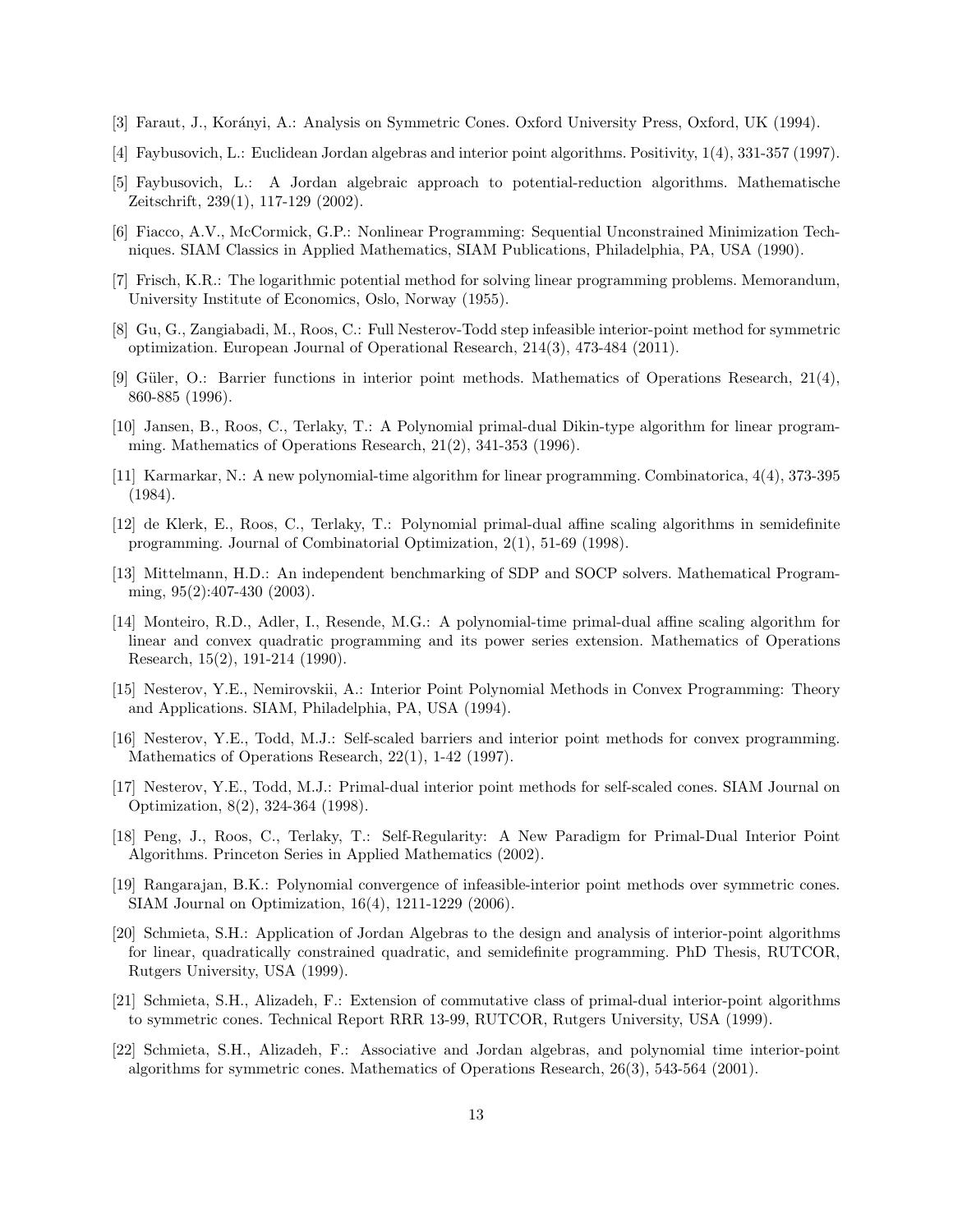- <span id="page-13-1"></span>[23] Schmieta, S.H., Alizadeh, F.: Extension of polynomial time interior-point algorithms to symmetric cones. Mathematical Programming, 96(3), 409-438 (2003).
- <span id="page-13-2"></span>[24] Sturm, J.F.: Similarity and other spectral relations for symmetric cones. Linear Algebra and Its Applications, 312(1), 135-154 (2000).
- <span id="page-13-3"></span>[25] Zhang, Y.: On extending primal-dual interior-point algorithms from linear programming to semidefinite programming. SIAM Journal on Optimization, 8(2), 356-386 (1998).

## Appendices

## A Euclidean Jordan algebras

This section gives a brief review of the basic properties of the Euclidean Jordan algebras. For the sake of simplicity, we only provide the necessary concepts which will be required in this paper. For detailed studies of Euclidean Jordan algebras the reader can consult [\[3\]](#page-12-19) and [\[23\]](#page-13-1).

<span id="page-13-0"></span>**Definition A.1.** Let  $\mathcal J$  be an n-dimensional vector space over the field of real numbers with a bilinear map  $(x, s) \to x \circ s$ . Then,  $(\mathcal{J}, \circ)$  is referred to as the Euclidean Jordan algebra if for all  $x, s, z \in \mathcal{J}$ 

$$
1. \, x \circ s = s \circ x,
$$

- 2.  $x \circ (x^2 \circ s) = x^2 \circ (x \circ s),$
- 3.  $\langle x, x \rangle > 0$  for all  $x \neq 0$ ,

where  $x^2 = x \circ x$ , and  $\langle ., . \rangle$  denotes an inner product defined over  $\mathcal{J}$ .

An identity element is defined for a Euclidean Jordan algebra  $J$ , if there exists a unique element e, such that  $x \circ e = e \circ x = x$  for all  $x \in \mathcal{J}$ .

Roughly speaking, a Euclidean Jordan algebra is a commutative algebra over the field of real numbers which is not necessarily associative. Nevertheless, the Euclidean Jordan algebra is power associative; that is  $x^{p+q} = x^p \circ x^q.$ 

For all  $x, s \in \mathcal{J}$ , the bilinear map  $(x, s) \to x \circ s$  is characterized by

$$
L(x)s = x \circ s,
$$

where  $L(x)$  denotes a symmetric matrix. In particular,  $L(x)e = x$  and  $L(x)x = x^2$ . The quadratic representation of  $x$  is defined as

$$
P(x) = 2L^2(x) - L(x^2).
$$

**Definition A.2.** The cone of squares of a Euclidean Jordan algebra  $\mathcal J$  is defined as

$$
\mathcal{K}(\mathcal{J}) = \{x^2 : x \in \mathcal{J}\},\
$$

where  $x^2 = x \circ x$ , and  $\mathcal{K}(\mathcal{J})$  is a closed pointed convex cone with nonempty interior.

**Example A.1.** Let  $\mathcal J$  be an n-dimensional vector space over the field of real numbers, where the identity element e and  $L(x)$  are defined as

$$
e_{n\times 1} = \begin{bmatrix} 1 \\ 0 \\ \vdots \\ 0 \end{bmatrix}, \quad L(x) := \begin{bmatrix} x_0 & x_{1:n-1}^T \\ x_{1:n-1} & x_0 I_{n-1} \end{bmatrix}.
$$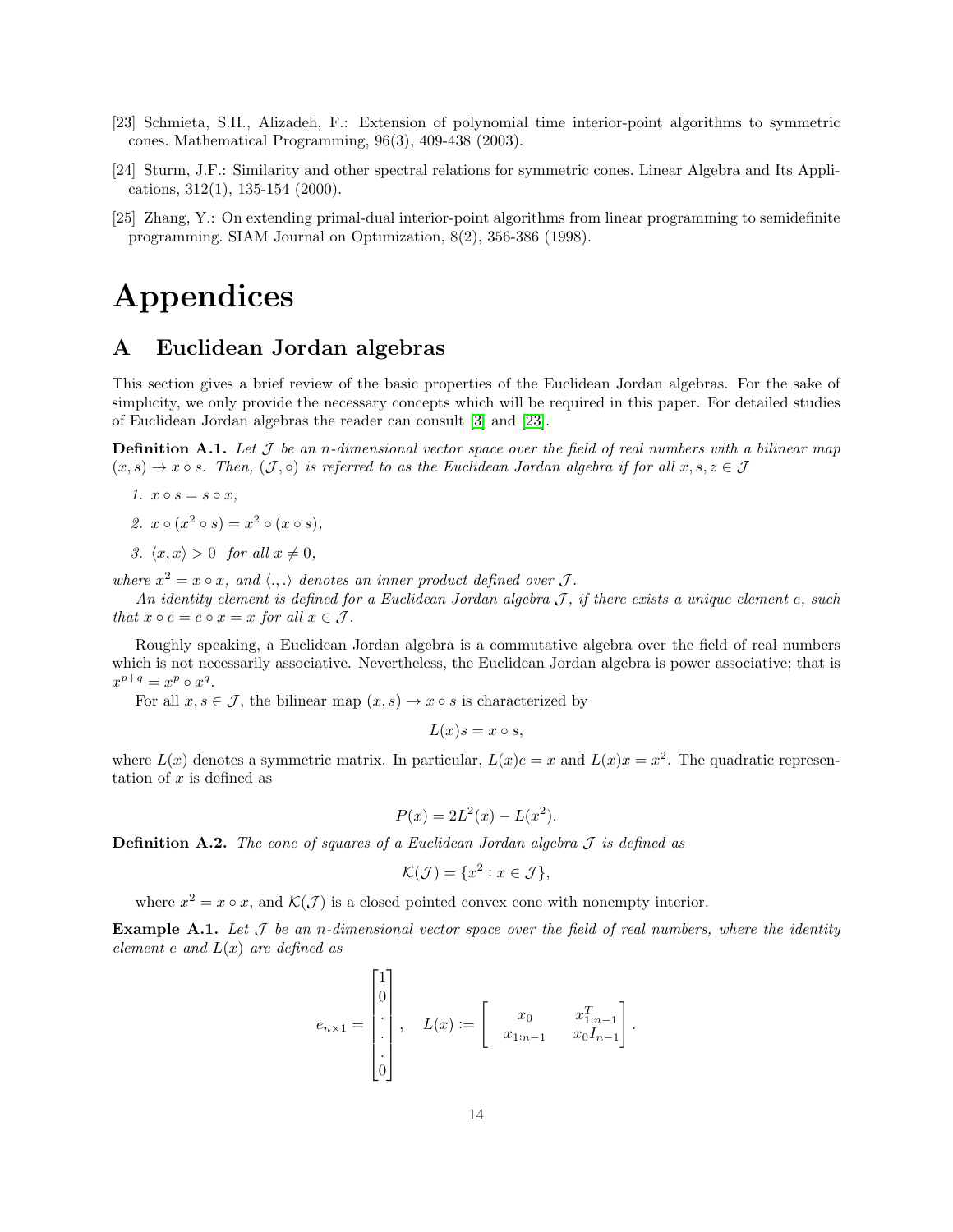The vector space  $\mathcal J$  endowed with the bilinear map characterized by  $L(x)$  is a Euclidean Jordan algebra. Further,  $\mathcal{K}(\mathcal{J}) \equiv \mathcal{L}^n$ , where

$$
\mathcal{L}^n = \{ x \in \mathbb{R}^n : x_0 \ge ||x_{1:n-1}|| \},\
$$

where ||.|| denotes the l<sup>2</sup>-norm. The cone  $\mathcal{L}^n$  is referred to as Lorentz cone or the second-order cone. In this algebra, the quadratic representation of  $x \in \mathcal{K}(\mathcal{J})$  is given by

$$
P(x) = \begin{bmatrix} ||x||^2 & 2x_0 x_{1:n-1}^T \\ 2x_0 x_{1:n-1} & \gamma(x) I_{n-1} + 2x_{1:n-1} x_{1:n-1}^T \end{bmatrix},
$$

where  $\gamma(x) = x_0^2 - ||x_{1:n-1}||^2$ , and  $I_{n-1}$  denotes an identity matrix of size  $n-1$ .

The following lemma specifies some important properties of the quadratic representation. The interested reader is referred to [\[3\]](#page-12-19) for more details.

**Lemma A.1** (Proposition II.3.1 in [\[3\]](#page-12-19), Lemma 8 in [\[23\]](#page-13-1)). For an invertible  $x \in \mathcal{J}$  and integer value t, we have

1.  $P(x^{-1}) = P(x)^{-1}$  and in general  $P(x^t) = P(x)^t$ , 2.  $P(x)x^{-1} = x$ , 3.  $P(x)e = x^2$ .

We now introduce the concept of eigenvalue and spectral decomposition in Euclidean Jordan algebras. Let r be the smallest integer such that the set  $\{e, x, x^2, \ldots, x^r\}$  is linearly dependent for  $x \in \mathcal{J}$ . Then, r is denoted as the degree of x, deg(x). The rank of  $\mathcal J$  is defined as the largest value of deg(x) over  $x \in \mathcal J$ .

A nonzero element  $q \in \mathcal{J}$  is called idempotent if  $q^2 = q$ . Furthermore, an idempotent is primitive if it is not the sum of two other idempotents. In light of these definition, a Jordan frame is defined as a set of primitive idempotents  $\{q_1, \ldots, q_r\}$ , where  $q_i \circ q_j = 0$  for all  $i \neq j$  and  $q_1 + \ldots + q_r = e$ .

<span id="page-14-0"></span>**Theorem A.1** (Theorem III.1.2 in [\[3\]](#page-12-19)). Let  $\mathcal J$  be a Euclidean Jordan algebra with rank r. Then each  $x \in \mathcal J$ can be represented as

$$
x = \lambda_1 q_1 + \ldots + \lambda_r q_r,
$$

where  $\{q_1, \ldots, q_r\}$  denotes a Jordan frame, and  $\lambda_i$  stands for the eigenvalues of x.

**Example A.2.** Let  $x \in \mathcal{L}^n$ . It can be easily shown that

$$
x^{2} - 2x_{0}x + (x_{0}^{2} - ||x_{1:n-1}||^{2})e = 0.
$$

This implies that  $r = 2$  for this Euclidean Jordan algebra. Hence, the spectral decomposition for an element  $x \in \mathcal{L}^n$  is given by

$$
x = \lambda_1 q_1 + \lambda_2 q_2,
$$

where

$$
\lambda_1 = x_0 - ||x_{1:n-1}||, \text{ and } \lambda_2 = x_0 + ||x_{1:n-1}||,
$$
  

$$
q_1 = \frac{1}{2} \left( -\frac{1}{||x_{1:n-1}||} \right), \text{ and } q_2 = \frac{1}{2} \left( \frac{1}{||x_{1:n-1}||} \right).
$$

We can now extend the definition of any real valued function  $f(.)$  to elements of the Euclidean Jordan algebras by

$$
f(x) = f(\lambda_1)q_1 + \cdots + f(\lambda_r)q_r.
$$